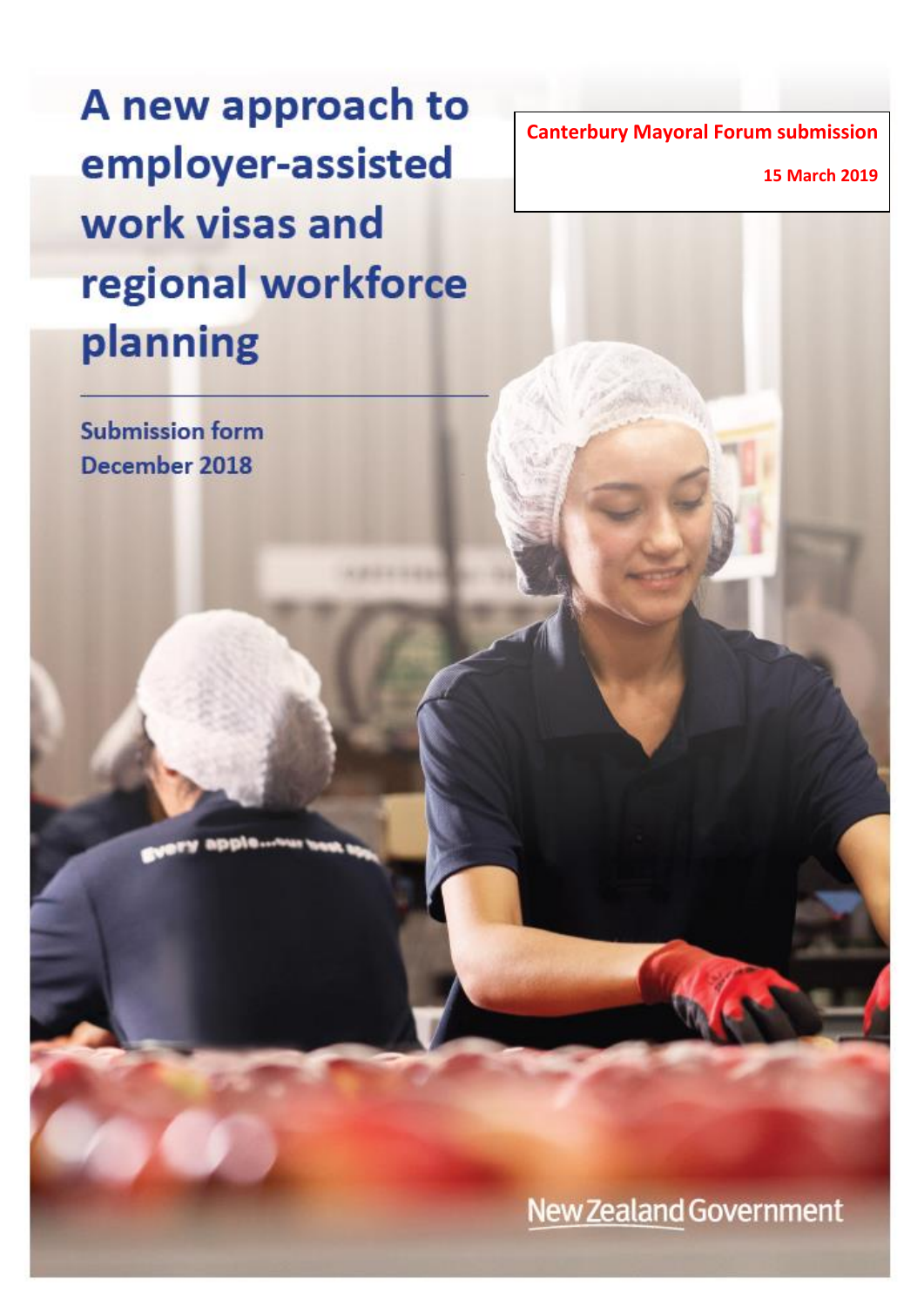# **1. Submission form guidelines**

## **Purpose**

The Ministry of Business, Innovation and Employment (MBIE) is undertaking public consultation on behalf of the Government, regarding:

- Proposed changes to the employer-assisted temporary work visa system
- Early ideas on regional workforce planning and better alignment between the Immigration, Welfare and Skills/Education systems.

The consultation is open to all individuals, groups or organisations. There are some questions which must be answered for data collection purposes. Submitters may otherwise respond to the consultation questions as they prefer.

The consultation will commence on 18 December 2018 and conclude on 18 March 2019. Further information, including the full consultation document can be found [on the MBIE](https://www.mbie.govt.nz/TempWorkVisaConsultation)  [website.](https://www.mbie.govt.nz/TempWorkVisaConsultation)

### **Process**

The consultation is open to all individuals, groups or organisations. Submitters must respond to the submitter questions marked with an asterix. All other questions are optional. Submitters can participate by completing this form and emailing it to:

### [immigration-consultation@mbie.govt.nz](mailto:immigration-consultation@mbie.govt.nz)

Alternatively, submitters may also complete the [online consultation form](https://www.surveymonkey.com/r/TempWorkVisaConsultation) (preferred). All submissions must be received **by 5pm**, **18 March 2019**.

### **Information**

We encourage submitters to use evidence to support views in their submissions where possible. This might include independent research, facts, figures or relevant examples. We also ask you to provide information about yourself and your interest in the consultation process. MBIE will use the information provided to inform analysis and advice to Ministers. We may contact submitters directly if we require clarification of any matters raised.

### **Privacy and confidentiality**

The Privacy Act 1993 establishes certain principles with respect to the collection, use and disclosure of information about individuals by various agencies, including MBIE. Any personal information you supply to us in the course of making a submission will only be used for the purpose of assisting in the development of policy advice in relation to the proposals in this document.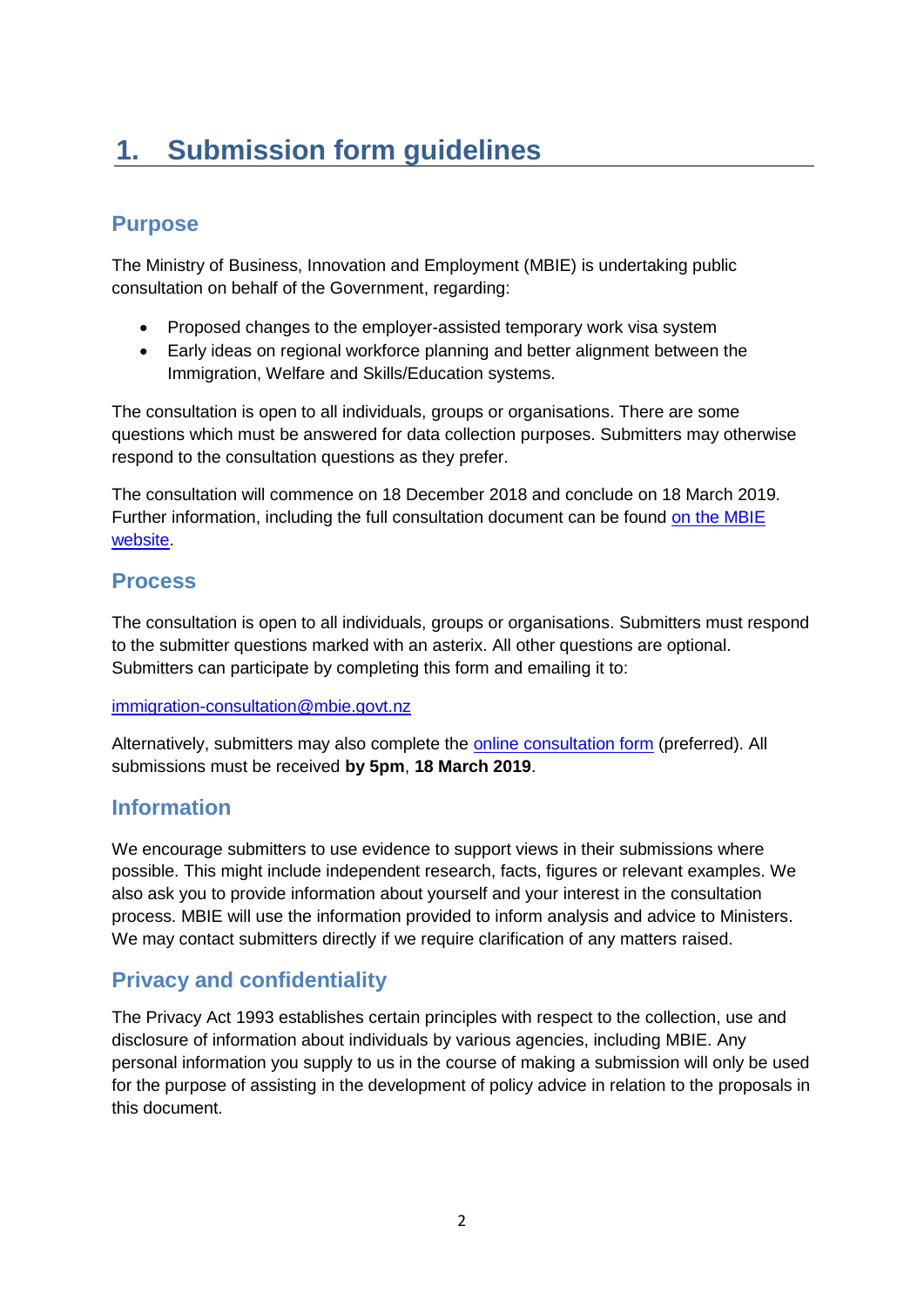We intend to publish written submissions on MBIE's website at [www.mbie.govt.nz.](http://www.mbie.govt.nz/) This will not include personal information, but will include the names of organisations unless requested otherwise.

In addition to proactive publication, if MBIE receives a request under the Official Information Act 1982 for a copy of submissions, MBIE will need to make its own assessment of whether the information should be released, including whether it is in the public interest to release the information received. In this case, MBIE will endeavour to consult with the submitter prior to making its decision on the request.

**Please place any confidential information within your submission in square brackets. For example:**

**[Confidential information placed in square brackets will not be released publicly without consulting you directly]**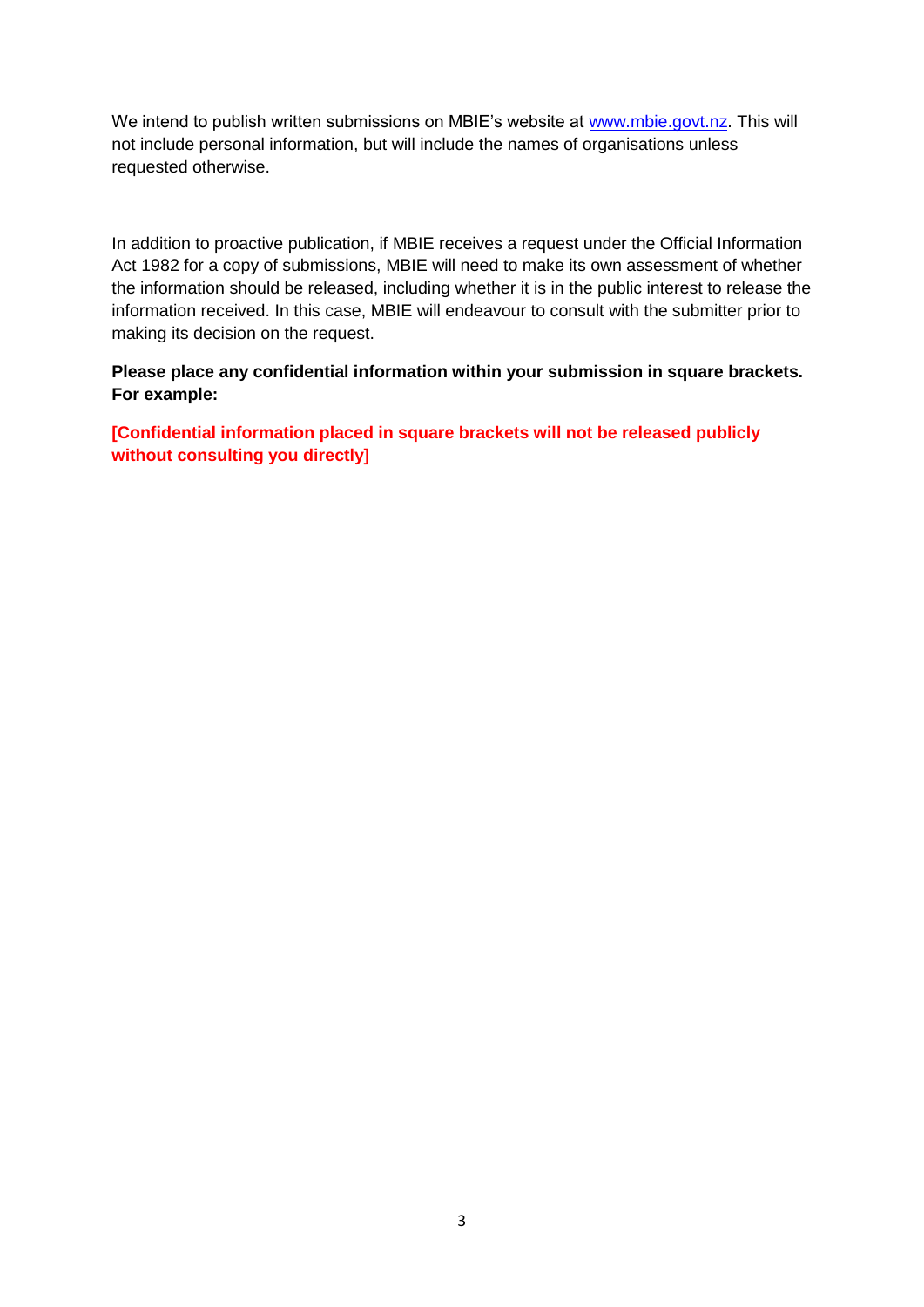## **2. Responses**

| Submitter information - please tell us about yourself |                                                                                                                                                                                                                                                                                                         |  |
|-------------------------------------------------------|---------------------------------------------------------------------------------------------------------------------------------------------------------------------------------------------------------------------------------------------------------------------------------------------------------|--|
| <b>Question 1.</b>                                    | Would you prefer your submission, either in part or in full, to be withheld<br>from public release?                                                                                                                                                                                                     |  |
|                                                       | (Personal information such as your name and contact details would not be<br>released without consulting you).                                                                                                                                                                                           |  |
|                                                       | $\boxtimes$ No, the content of my submission is able to be publicly released in full.                                                                                                                                                                                                                   |  |
|                                                       | $\Box$ Yes, please withhold my entire submission from any public release of<br>submissions.                                                                                                                                                                                                             |  |
|                                                       | $\Box$ Yes, please withhold private or confidential information as indicated in my<br>submission. I do not need to be consulted further regarding public release of<br>submissions.                                                                                                                     |  |
|                                                       | $\Box$ Yes, private or confidential information has been indicated in my submission.<br>Please consult me before releasing my submission as part of a public release.                                                                                                                                   |  |
| submission.                                           | In order to make sure that the views of different groups, sectors, and regions are properly<br>shown in any analysis, please provide some preliminary information about your                                                                                                                            |  |
| <b>Question 2:</b>                                    | What is the name of the person completing this submission?*                                                                                                                                                                                                                                             |  |
|                                                       | Dr David Bromell, Principal Advisor, Regional Forums Secretariat, for the<br>Canterbury Mayoral Forum.                                                                                                                                                                                                  |  |
| <b>Question 3.</b>                                    | If you are submitting on behalf of an organisation, what is the name of that<br>organisation?                                                                                                                                                                                                           |  |
|                                                       | Canterbury Mayoral Forum, chaired by Mayor Lianne Dalziel (Christchurch City).                                                                                                                                                                                                                          |  |
|                                                       | The Canterbury Mayoral Forum leads the Canterbury Regional Economic<br>Development Strategy. One of seven work programmes is Newcomer and<br>migrant settlement (skilled workers, cohesive communities). Mayors Donna<br>Favel (Ashburton District) and Sam Broughton (Selwyn District) lead this work. |  |
|                                                       | All Canterbury councils actively participate in the Mayoral Forum: the Kaikōura,<br>Hurunui, Waimakariri, Selwyn, Ashburton, Timaru, Mackenzie, Waimate and<br>Waitaki District Councils, the Christchurch City Council and the Canterbury<br>Regional Council (Environment Canterbury).                |  |
|                                                       | The Forum is mandated by the Canterbury Local Authorities' Triennial Agreement<br>to promote collaboration across the region and increase the effectiveness of local<br>government in meeting the needs of Canterbury's communities.                                                                    |  |
|                                                       | This submission reflects a whole-of-region view. Where a district has distinctive<br>interests and concerns, individual councils may also submit on the proposals.                                                                                                                                      |  |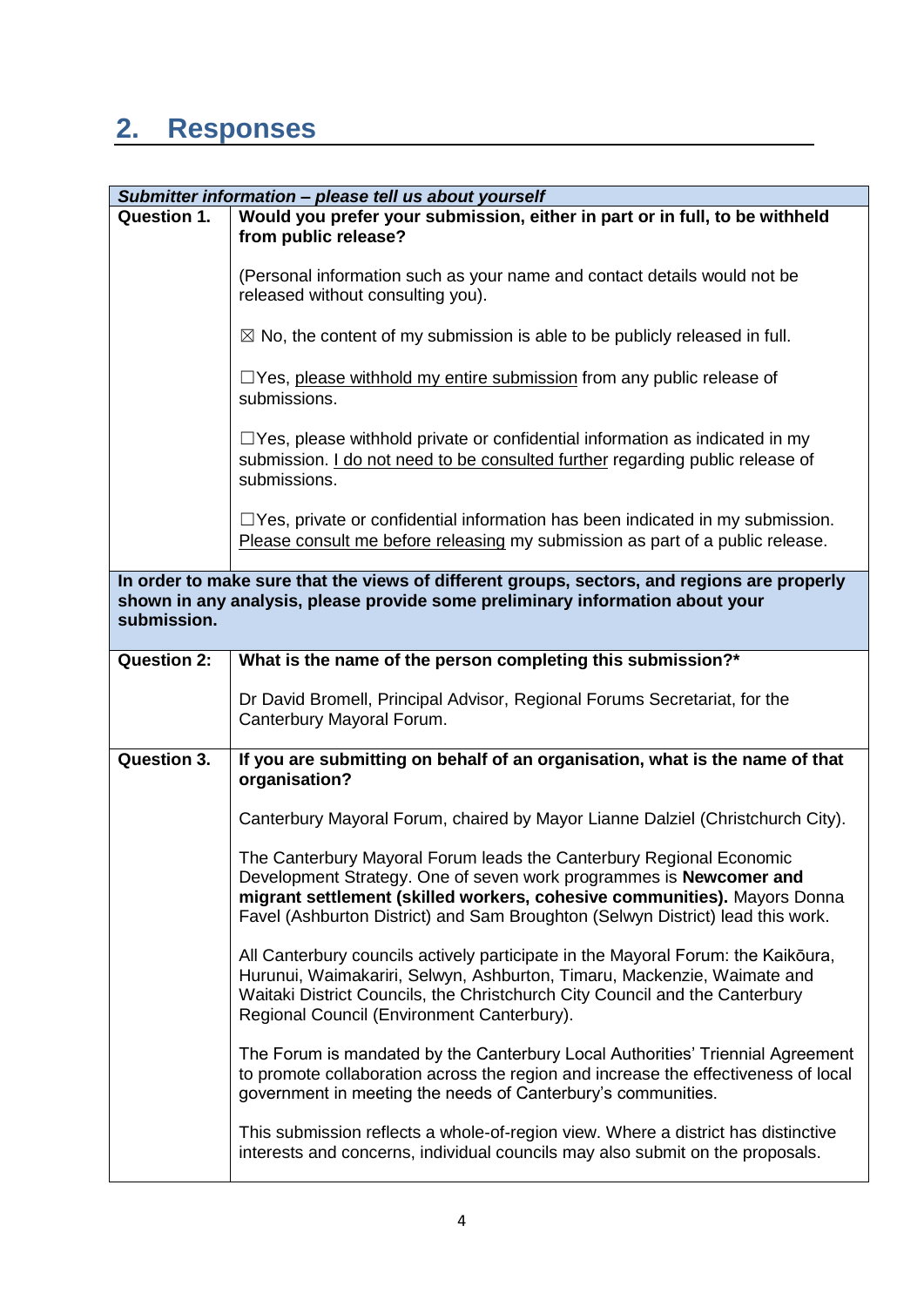|                    | This submission has been prepared in consultation with the Canterbury<br>Employers' Chamber of Commerce, Federated Farmers, the region's economic<br>development agencies, and Canterbury Tertiary Education Organisations (TEOs)<br>through ChristchurchNZ. |
|--------------------|--------------------------------------------------------------------------------------------------------------------------------------------------------------------------------------------------------------------------------------------------------------|
| <b>Question 4.</b> | Please provide us with at least one method of contacting you, in case we<br>need to discuss your submission further.                                                                                                                                         |
|                    |                                                                                                                                                                                                                                                              |
|                    | Dr David Bromell, secretariat@canterburymayors.org.nz, 027 839 2708                                                                                                                                                                                          |
| <b>Question 5.</b> | What sector(s) does your submission most closely relate to?                                                                                                                                                                                                  |
|                    | □General submission - no specific sector                                                                                                                                                                                                                     |
|                    | $\Box$ Aged care                                                                                                                                                                                                                                             |
|                    | □Construction                                                                                                                                                                                                                                                |
|                    | $\Box$ Finance                                                                                                                                                                                                                                               |
|                    | $\Box$ Education                                                                                                                                                                                                                                             |
|                    | $\Box$ Energy                                                                                                                                                                                                                                                |
|                    | $\Box$ Forestry                                                                                                                                                                                                                                              |
|                    | $\Box$ Healthcare (other than aged care)                                                                                                                                                                                                                     |
|                    | $\Box$ ICT                                                                                                                                                                                                                                                   |
|                    | $\Box$ Labour hire                                                                                                                                                                                                                                           |
|                    | $\Box$ Manufacturing                                                                                                                                                                                                                                         |
|                    | $\Box$ Natural resources                                                                                                                                                                                                                                     |
|                    | $\Box$ Petroleum and minerals                                                                                                                                                                                                                                |
|                    | $\Box$ Retail                                                                                                                                                                                                                                                |
|                    | $\Box$ Tourism and hospitality                                                                                                                                                                                                                               |
|                    | Transport and freight                                                                                                                                                                                                                                        |
|                    | Viticulture and horticulture                                                                                                                                                                                                                                 |
|                    | $\boxtimes$ Other – please indicate: Local government leadership of regional development                                                                                                                                                                     |
| <b>Question 6.</b> |                                                                                                                                                                                                                                                              |
|                    | Which regions(s) does your submission most closely relate to?<br>All regions<br>⊔                                                                                                                                                                            |
|                    | Auckland                                                                                                                                                                                                                                                     |
|                    | $\Box$ Bay of Plenty                                                                                                                                                                                                                                         |
|                    | $\boxtimes$ Canterbury                                                                                                                                                                                                                                       |
|                    | Gisborne                                                                                                                                                                                                                                                     |
|                    | Hawke's Bay                                                                                                                                                                                                                                                  |
|                    | $\Box$ Manawatu-Whanganui                                                                                                                                                                                                                                    |
|                    | $\Box$ Marlborough                                                                                                                                                                                                                                           |
|                    | Northland                                                                                                                                                                                                                                                    |
|                    | Nelson                                                                                                                                                                                                                                                       |
|                    | Otago (Other than Queenstown lakes)                                                                                                                                                                                                                          |
|                    | Queenstown lakes                                                                                                                                                                                                                                             |
|                    | $\Box$ Southland                                                                                                                                                                                                                                             |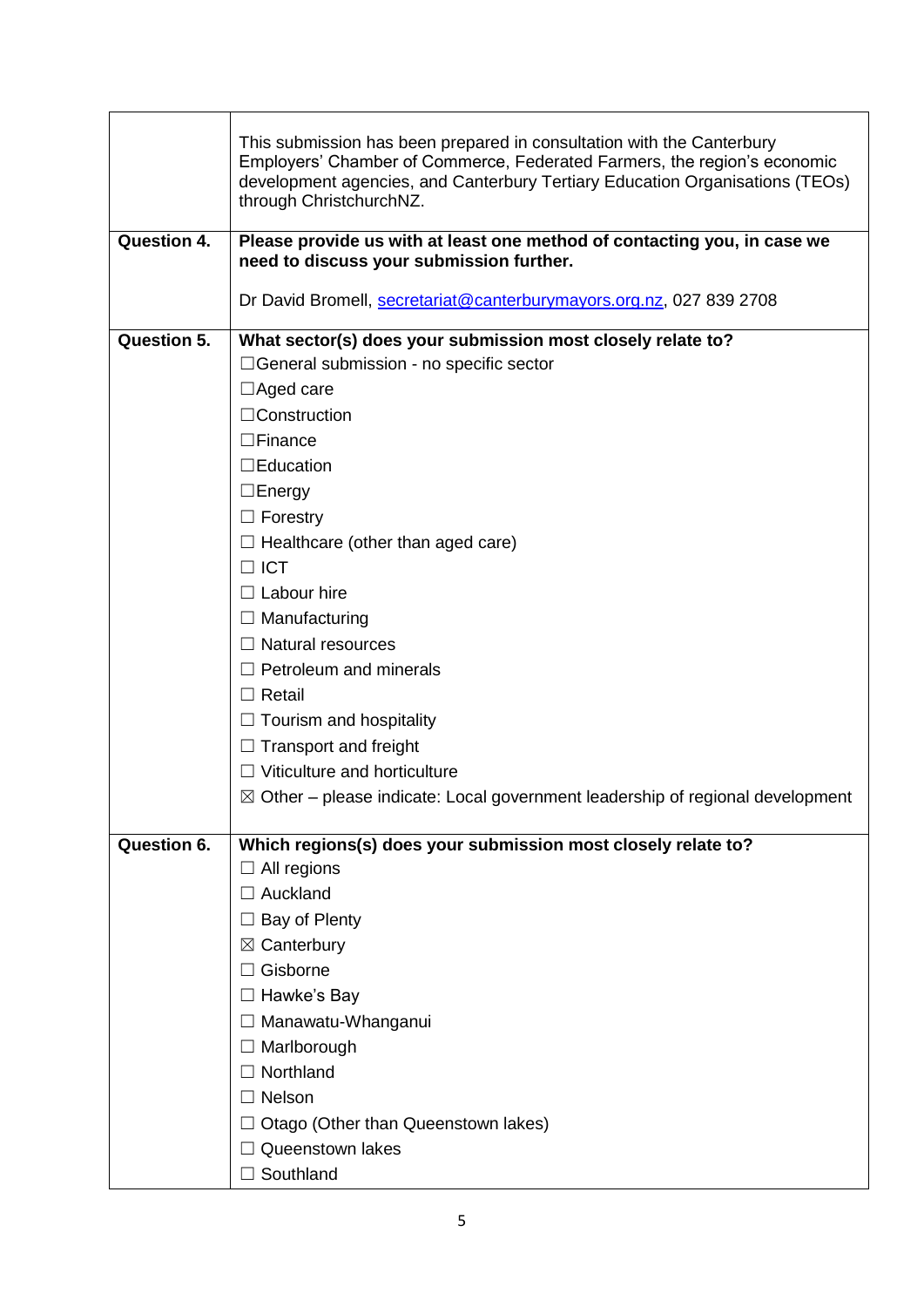|                    | Taranaki                                                                |
|--------------------|-------------------------------------------------------------------------|
|                    | Tasman                                                                  |
|                    | Waikato                                                                 |
|                    | Wellington                                                              |
|                    | <b>West Coast</b>                                                       |
|                    | Other (please specify)                                                  |
|                    |                                                                         |
| <b>Question 7.</b> | Which of the following most closely Describes your perspective as a     |
|                    | submitter?*                                                             |
|                    | Employer (Continue from question 8)                                     |
|                    | Employee (New Zealander/permanent resident) (Continue from question 12) |
|                    | Employee (temporary migrant visa holder) (Continue from question 12)    |
|                    | Industry organisation (Continue from question 12)                       |
|                    | Economic development agency (Continue from question 12)                 |
|                    | Licenced immigration advisor (Continue from question 12)                |
|                    | Union (Continue from question 12)                                       |
|                    | Non-Governmental Organisation (NGO)/Social services provider (Continue  |
|                    | from question 12)                                                       |
|                    | $\boxtimes$ Local Government (Continue from question 12)                |
|                    | Other – please indicate: (Continue from question 12)                    |

| <b>Employers only, please complete questions 8 to 11)</b> |                                                                    |
|-----------------------------------------------------------|--------------------------------------------------------------------|
| Question 8.                                               | Please tell us the size of your organisation by total employees.   |
|                                                           | $\Box$ 1-5                                                         |
|                                                           | $\square$ 6-9                                                      |
|                                                           | $\Box$ 10-19                                                       |
|                                                           | 120-49                                                             |
|                                                           | $\Box$ 50-99                                                       |
|                                                           | 100-499                                                            |
|                                                           | $\Box$ 500+                                                        |
|                                                           |                                                                    |
| <b>Question 9.</b>                                        | How many applications have you supported in the last 12 months for |
|                                                           | temporary work visas?                                              |
|                                                           | $\Box$ None                                                        |
|                                                           | □ One                                                              |
|                                                           | $\Box$ Two to five                                                 |
|                                                           | $\Box$ Six or more                                                 |
|                                                           |                                                                    |
| <b>Question 10.</b>                                       | How many Employer supported Temporary work visa holders do you     |
|                                                           | currently employ?                                                  |
|                                                           |                                                                    |
|                                                           |                                                                    |
|                                                           | Percentage of your workforce:                                      |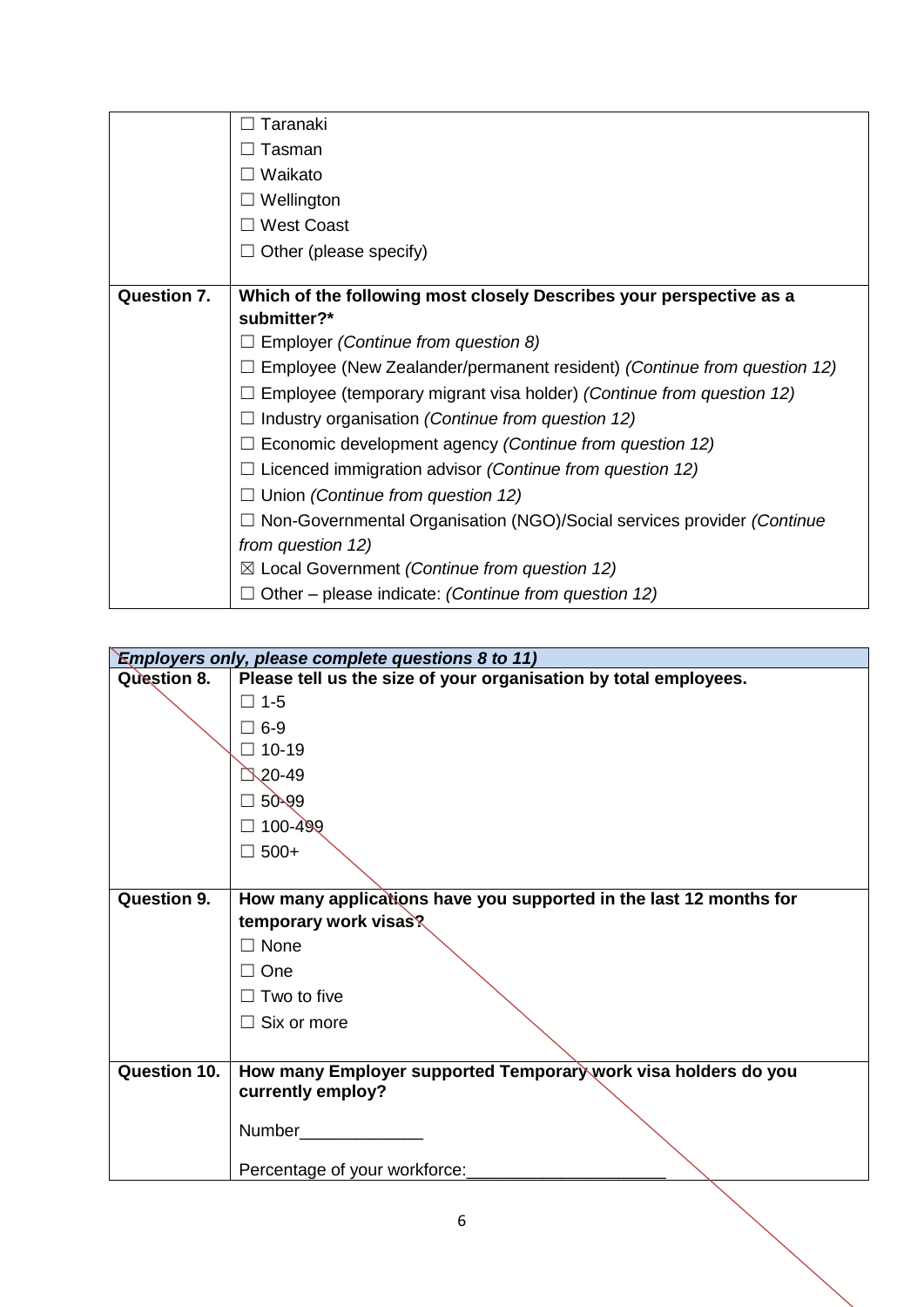| <b>Question 11.</b> | If you currently employ temporary migrants, what are the skill bands are    |  |
|---------------------|-----------------------------------------------------------------------------|--|
|                     | they most commonly on?                                                      |  |
|                     | $\Box$ Higher-skilled (ANZSCO 1-3, paid more than \$37.49 per hour)         |  |
|                     | $\Box$ Higher-skilled (ANZSCO 4-5, paid more than \$37.49 per hour)         |  |
|                     | Mid-skilled (ANZSCO 1-3, paid more than \$21.24 per hour, but less than     |  |
|                     | 37.50 per hour)                                                             |  |
|                     | <b>E-Lower-skilled (ANZSCO 1-3, paid less than \$21.25 per hour)</b>        |  |
|                     | Lower-skilled (ANZSCO 4-5, paid less than \$37.50 per hour)                 |  |
|                     |                                                                             |  |
| <b>Question 12.</b> | Please indicate the 4 or 6 digit ANZSCO-code, if known, for any occupations |  |
|                     | that are of particular relevance to your submission.                        |  |
|                     | (ANZSCO codes can be searched online here).                                 |  |
|                     |                                                                             |  |

## **Substantive questions – Section 1**

**There are two broad areas of proposals in this consultation:**

- **A set of proposals to reform employer supported – temporary work visa settings; and**
- **Early thinking on aligning the immigration, welfare/employment, and skills/education systems on a regional basis.**

#### **You are welcome to submit on either or both areas of consultation.**

The first section of questions relate to temporary work visa settings and include:

- Shifting to an employer-led process The 'gateway framework' *(Section 3 of the consultation document).*
- The details of an employer accreditation framework the employer gateway *(Section 4 of the Consultation Document).*
- Testing of the labour market for specific jobs the job gateway *(Section 5 of the consultation document)*.
	- $\circ$  A highly paid threshold for exemption from current Labour Market Testing.
	- o The development of Regional skill shortage lists.
	- o The development of sector agreements.
	- $\circ$  Regionally differentiated labour market testing based on indicators of the local labour market.
- Situations where INZ may not need to assess a migrants ability to do a job *(Section 7 of the consultation document)*
- Transitional arrangements *(Section 9 of the consultation document)*:
	- o Increasing the mid skilled remuneration threshold.
	- o More facilitative settings for the partners and children of lower-skilled migrants.
	- o Reviewing the stand down periods for lower skilled temporary migrants.

**Proposal 1** *(Section 3 of the consultation document)*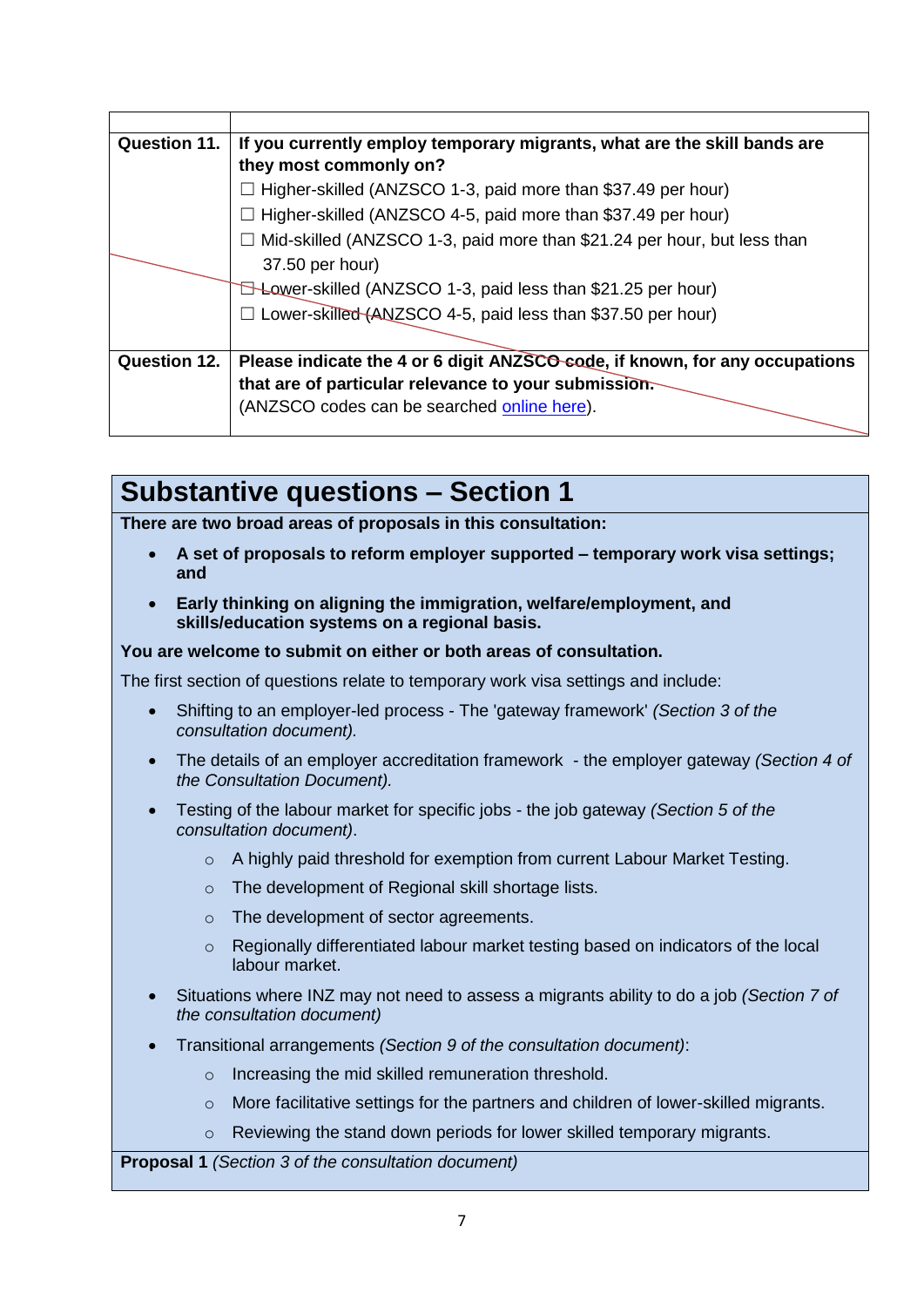**It is proposed that the current range of employer-assisted temporary work visa categories are unified under one category called the 'employer-assisted temporary work visa.'** All applications for this visa would be processed through a new gateway framework comprised of three distinct gates where checks are complete by INZ on employers, the job offer, and the migrant applying:

- The employer gate where employers are accredited to employ temporary migrant workers;
- The job gate where checks are made to make sure no New Zealander is able to fill the job the employer is recruiting for; and
- The migrant gate where checks are made on a migrant worker's identity, health, character and qualifications to do a job.

Central to the new framework is that it is employer-led rather than migrant-led. This reflects that the temporary work visa settings should be designed around employers, the main beneficiary of the system, rather than migrants.

| <b>Question 13.</b> | Do you support moving to an employer led process for temporary<br>migrant workers?                                                                                                                                                                                                                                  |
|---------------------|---------------------------------------------------------------------------------------------------------------------------------------------------------------------------------------------------------------------------------------------------------------------------------------------------------------------|
|                     | $\Box$ Yes, I support this proposal in full<br>$\boxtimes$ Yes, we support parts of this proposal<br>$\Box$ No, I do not support this proposal<br>$\Box$ Unsure<br>$\Box$ No opinion on this proposal                                                                                                               |
| <b>Question 14.</b> | With reference to Question 13, please tell us why you agree, why you<br>don't agree or why you are unsure.                                                                                                                                                                                                          |
|                     | We support the proposal in principle that the process start with the employer<br>instead of the migrant applicant.                                                                                                                                                                                                  |
|                     | We welcome the proposed simplification of temporary work visa categories into<br>a single visa category.                                                                                                                                                                                                            |
|                     | In principle, we support the "three gates" framework.                                                                                                                                                                                                                                                               |
|                     | These changes potentially simplify the process for both employers and migrant<br>applicants and ensure it remains clearly focused on New Zealand's labour<br>market needs.                                                                                                                                          |
|                     | But the devil will be in the details—see Q. 15.                                                                                                                                                                                                                                                                     |
| <b>Question 15.</b> | What impacts do you expect this proposal to have? Please provide<br>evidence where possible.                                                                                                                                                                                                                        |
|                     | Our support is conditional on system design and implementation. The system<br>needs to be responsive, efficient and timely.                                                                                                                                                                                         |
|                     | We are concerned about potential transaction and compliance costs,<br>particularly for SMEs. If the system to administer this is unnecessarily complex,<br>or inconsistent, it will create considerable frustration for SMEs, particularly if<br>there are no Hubs to support them through the process (see Q. 48). |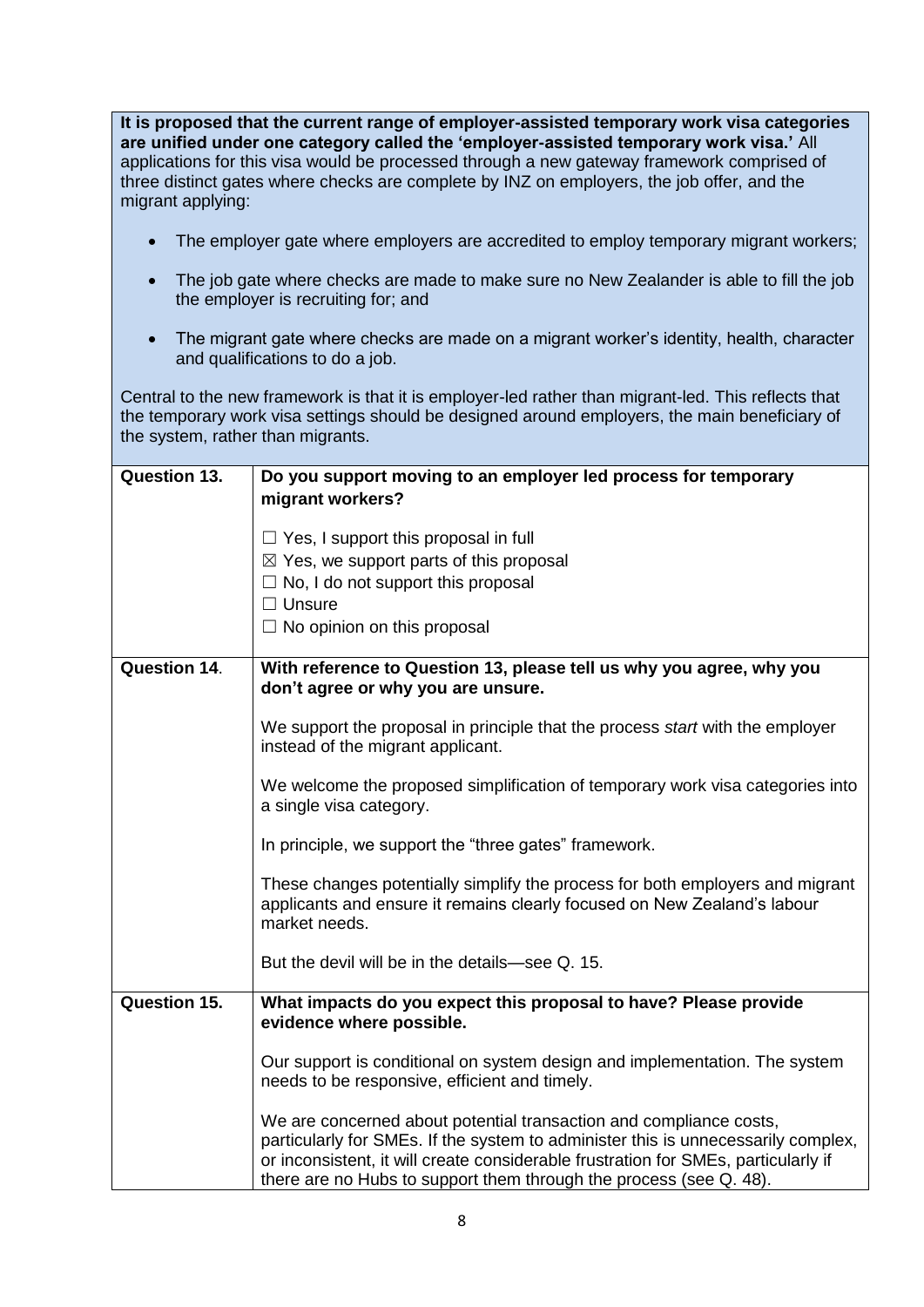We do not want to see processing timeframes extended, as we understand has followed changes to post-study work rights for international students – on the information available to us, from around 14 days to around 31 days for 75% of applicants considered.

We note that changes to immigration policy settings impact on NZ's perceived openness (or otherwise) to newcomers and that this can have an unintended consequence for the international education market. The narrative we want to encourage is that NZ is open for business and open to the world, and it is easy to engage with us.

If transaction and compliance costs are too onerous, we expect that SMEs will not hire international workers and that this will constrain economic growth, given domestic labour and skills shortages.

**Proposal 2 -** *(Section 4 of the consultation document)*

#### **It is proposed that employer accreditation is introduced for all employers who want to recruit temporary migrant workers.**

Strengthening the minimum standards, the incentives employers receive, and compliance is intended to encourage employers to recruit and train New Zealanders, and reduce the risk of exploitation when migrants are employed.

Accreditation would require employers to demonstrate that their business practices:

- Incentivise training and up-skilling of New Zealanders
- Put upward pressure on wages and conditions
- Meet minimum immigration and employment regulatory standards to minimise the exploitation of migrant workers
- Maintain the integrity of the immigration system

It is proposed that there are three different accreditation types with different standards, incentives and duration.

- Standard accreditation
- Labour Hire accreditation
- Premium accreditation

The accreditation type will depend on the employer, and for some employers, will depend on their preference for additional incentives that come with premium accreditation.

| <b>Question 16.</b> | Do you support moving to an employer led process for temporary<br>migrant workers? |
|---------------------|------------------------------------------------------------------------------------|
|                     | $\Box$ Yes, I support this proposal in full                                        |
|                     | $\boxtimes$ Yes, we support parts of this proposal                                 |
|                     | $\Box$ No, I do not support this proposal                                          |
|                     | Unsure                                                                             |
|                     | $\Box$ No opinion on this proposal                                                 |
|                     |                                                                                    |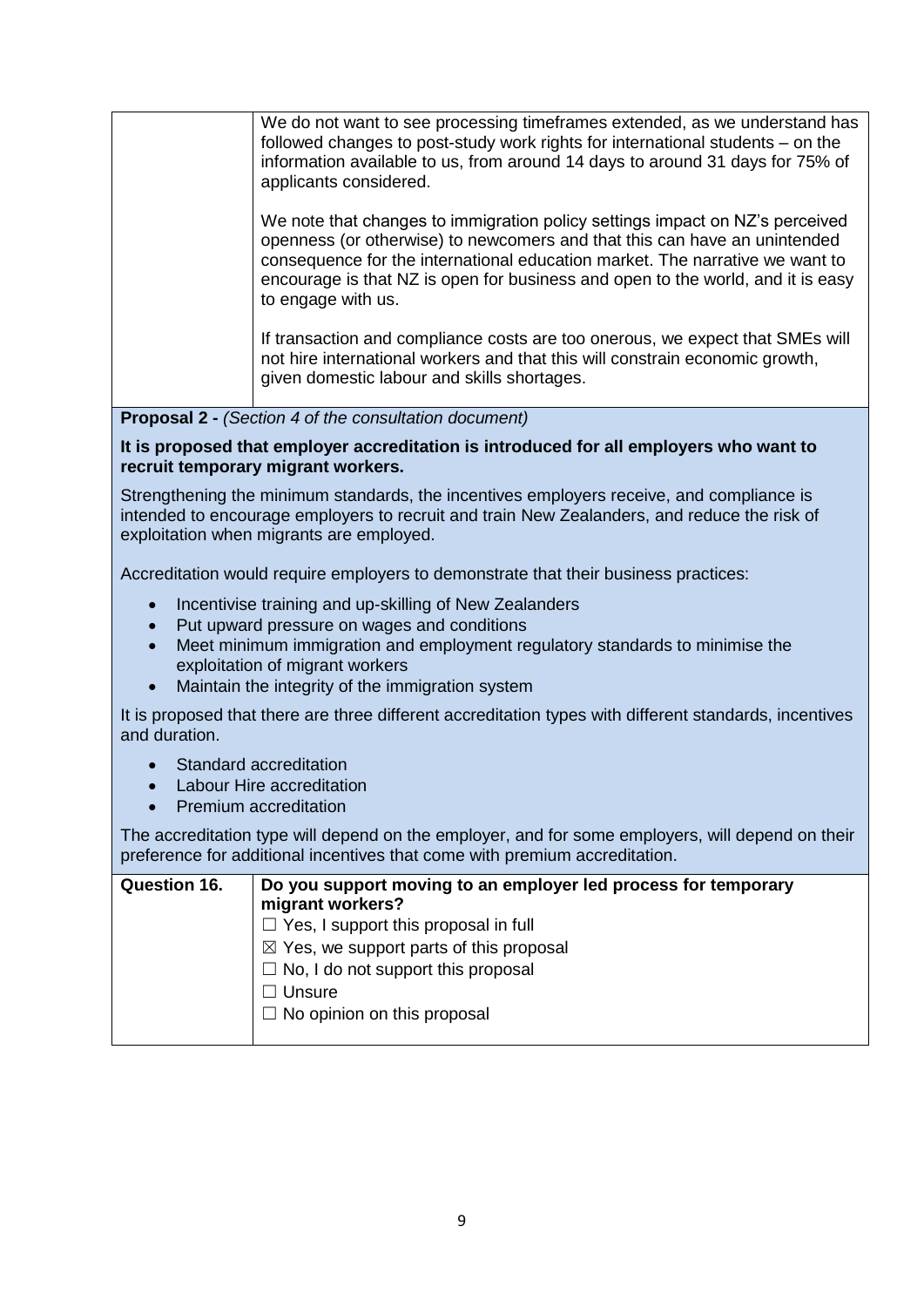| <b>Question 17.</b>            | Do you have any comments to make on the different accreditation groups<br>for employers with particular reference to accreditation types, standards,<br>duration and incentives? Please indicate if you think there are any<br>particular impacts for smaller businesses.                                                                                                                                                                                                                                                                            |
|--------------------------------|------------------------------------------------------------------------------------------------------------------------------------------------------------------------------------------------------------------------------------------------------------------------------------------------------------------------------------------------------------------------------------------------------------------------------------------------------------------------------------------------------------------------------------------------------|
|                                | In principle, we support stepped accreditation.                                                                                                                                                                                                                                                                                                                                                                                                                                                                                                      |
|                                | As at Q. 15, our concern is system design and implementation. The system<br>must be responsive, efficient and timely, and minimise transaction and<br>compliance costs for employers, particularly SMEs.                                                                                                                                                                                                                                                                                                                                             |
|                                | The key question is how many hoops an employer, particularly a small<br>business, will have to jump through to secure premium accreditation, given that<br>the ability to offer work-to-residence for skilled migrants, and three-year visas<br>for lower-skilled migrants in regions with tight labour markets, are proposed as<br>incentives only for the premium accreditation group.                                                                                                                                                             |
| <b>Question 18.</b>            | What other evidence or employer activities should we consider as<br>alternatives or additions to the proposed employer accreditation                                                                                                                                                                                                                                                                                                                                                                                                                 |
|                                | standards?<br>(For example, how would you demonstrate in house training and development,<br>or are there programmes you participate in that should be considered as<br>evidence for meeting these standards?)                                                                                                                                                                                                                                                                                                                                        |
|                                | The base standard ought to be a fair wage and working conditions in<br>accordance with NZ law.                                                                                                                                                                                                                                                                                                                                                                                                                                                       |
|                                | Our advice is "keep it simple" and don't over-regulate. Make it easier to do<br>business, while preventing migrant exploitation.                                                                                                                                                                                                                                                                                                                                                                                                                     |
|                                | One criterion might be, say, at least 1 per cent of payroll spent on staff training<br>and development, including informal training. (On farm, for example, this might<br>include assistance with learning English, driving quad bikes, meeting health<br>and safety requirements, understanding the differences between the NZ<br>Animal Welfare Code and overseas practices, etc.)                                                                                                                                                                 |
|                                | We note that there is relatively limited incentive for employer investment in<br>training and development, endorsed by third parties, for lower-skilled migrants<br>on three-year work visas if a stand-down period is maintained (see further our<br>response to Q. 38).                                                                                                                                                                                                                                                                            |
|                                | Particularly for small businesses, it is difficult to provide pastoral care – not<br>helped by uncertainty over what exactly pastoral care means and requires.<br>Enhanced standards for pastoral care should recognise when employers are<br>linked in and contributing financially to community programmes that provide<br>pastoral care for migrants and their families. These programmes are often able<br>to provide a broader range of assistance than businesses would be able to<br>achieve alone or when working with individual employees. |
|                                | <b>Proposal 3 - (Section 5 of the consultation document)</b>                                                                                                                                                                                                                                                                                                                                                                                                                                                                                         |
| migrant workers in the future. | It is proposed that there are four job pathways available to employers to recruit temporary                                                                                                                                                                                                                                                                                                                                                                                                                                                          |
|                                | High levels of remuneration                                                                                                                                                                                                                                                                                                                                                                                                                                                                                                                          |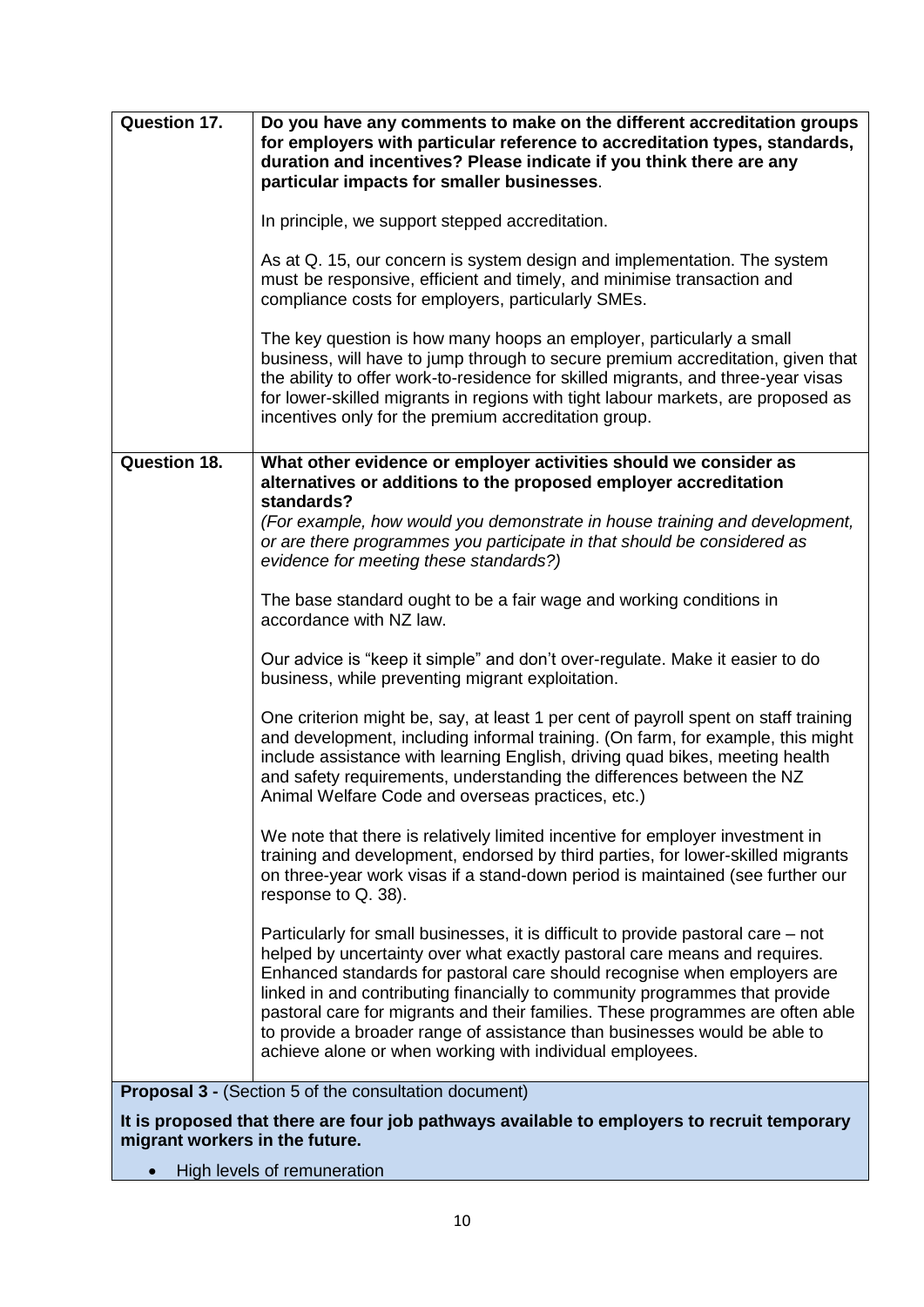- Regional Skills Shortage Lists
- Sector agreements

1

• Regionalised labour market testing

Three of these pathways (the highly-paid threshold, regional skills list and regional labour market test) are enhancements of the status quo. One of these pathways (sector agreements) is a new pathway.

| <b>Question 19.</b>  | Do you agree that a sufficiently high rate of pay should exempt a job                                                                                                                                                                                                                                                                                                                                                                                                                                                          |  |
|----------------------|--------------------------------------------------------------------------------------------------------------------------------------------------------------------------------------------------------------------------------------------------------------------------------------------------------------------------------------------------------------------------------------------------------------------------------------------------------------------------------------------------------------------------------|--|
|                      | offer from needing a labour market test?                                                                                                                                                                                                                                                                                                                                                                                                                                                                                       |  |
|                      |                                                                                                                                                                                                                                                                                                                                                                                                                                                                                                                                |  |
|                      | $\boxtimes$ Yes<br>$\Box$ No                                                                                                                                                                                                                                                                                                                                                                                                                                                                                                   |  |
|                      | $\Box$ Unsure                                                                                                                                                                                                                                                                                                                                                                                                                                                                                                                  |  |
|                      | $\Box$ No opinion                                                                                                                                                                                                                                                                                                                                                                                                                                                                                                              |  |
|                      |                                                                                                                                                                                                                                                                                                                                                                                                                                                                                                                                |  |
| <b>Questions 20.</b> | With reference to Question 19, please tell us why you agree, why you                                                                                                                                                                                                                                                                                                                                                                                                                                                           |  |
|                      | don't agree or why you are unsure.                                                                                                                                                                                                                                                                                                                                                                                                                                                                                             |  |
|                      |                                                                                                                                                                                                                                                                                                                                                                                                                                                                                                                                |  |
|                      | Given our region's ageing population, a tight labour market will constrain<br>regional development unless eased by continued net migration. Modelling<br>undertaken by ChristchurchNZ in 2017 indicated that for Canterbury to<br>maintain even modest growth we need, at a minimum, 105,989 migrants<br>(from NZ and overseas) over the next 15 years—equivalent to 6,600 net<br>migration per year. This is similar to post-quake migration levels and well<br>above historic levels of around 3,500 net migration per year. |  |
|                      | By occupation, the need for new workers to replace those retiring is in both<br>high-skilled and low-skilled occupations.                                                                                                                                                                                                                                                                                                                                                                                                      |  |
|                      | Projections by Statistics New Zealand indicate a one-in-three chance of<br>population decline by 2068 but this will play out differently across New<br>Zealand's regions and communities.                                                                                                                                                                                                                                                                                                                                      |  |
|                      | We anticipate increasing global competition for labour (both skilled and<br>lower-skilled) among developed nations with similarly ageing populations.<br>Central government needs to work with the regions on a planned approach<br>to population policy and labour market strategy.                                                                                                                                                                                                                                           |  |
|                      | We note research indicating that firms employing recent migrants are more<br>likely to introduce new goods and services, new processes and new<br>marketing methods, as well as being more likely to enter new export<br>markets and engage internationally. <sup>1</sup>                                                                                                                                                                                                                                                      |  |

<sup>1</sup> K. Mcleod, R. Fabling, & D. Maré (2014), *Hiring new ideas: International migration and firm innovation in New Zealand,* [http://motu-www.motu.org.nz/wpapers/14\\_14.pdf;](http://motu-www.motu.org.nz/wpapers/14_14.pdf) R. Hodder & J. Krupp (2017), *The new New Zealanders: Why migrants make good Kiwis*[, https://nzinitiative.org.nz/reports-and-media/reports/the-new](https://nzinitiative.org.nz/reports-and-media/reports/the-new-new-zealanders/)[new-zealanders/](https://nzinitiative.org.nz/reports-and-media/reports/the-new-new-zealanders/)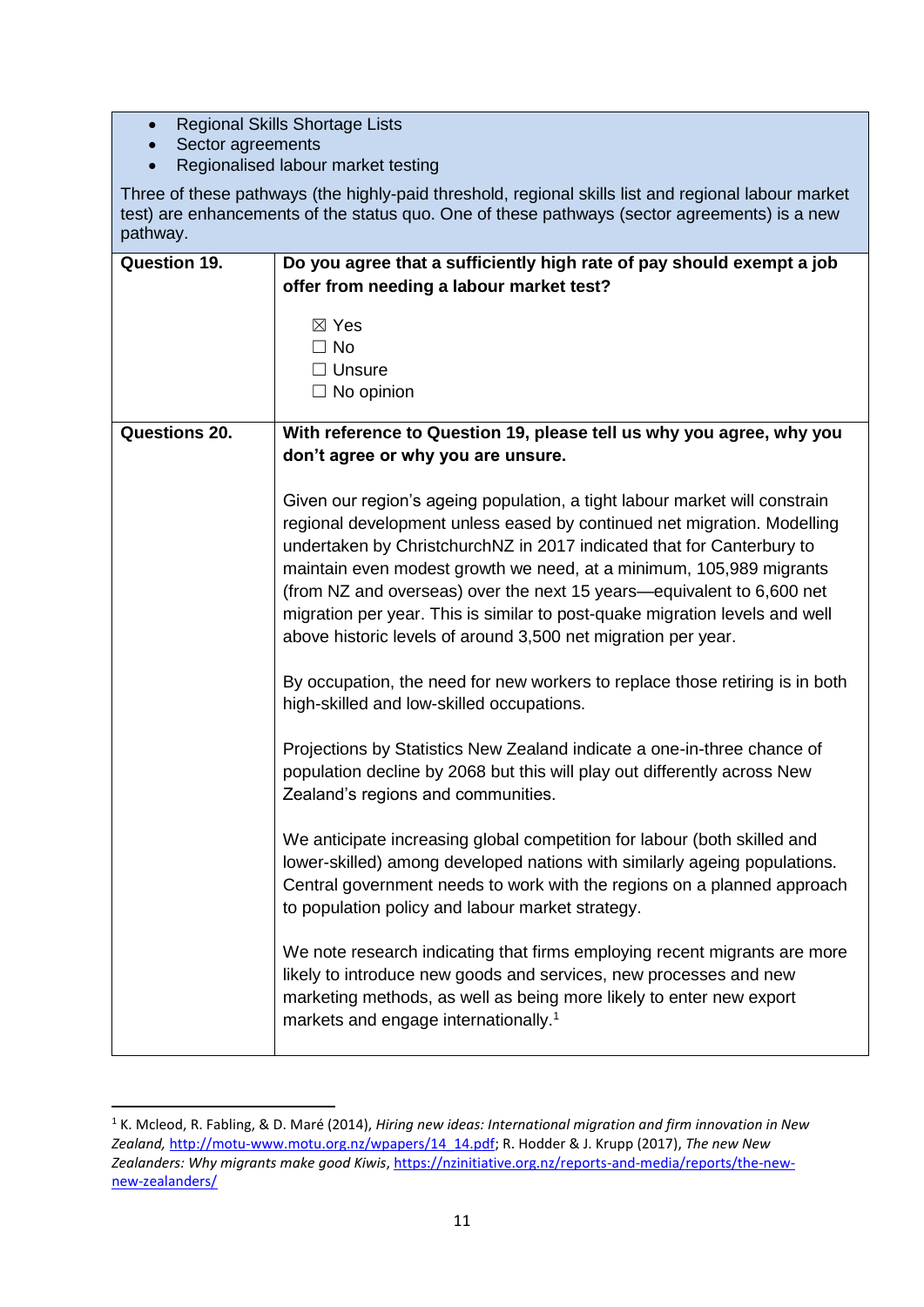| <b>Question 21.</b> | Based on a 40 hour week, what would you consider to be a highly paid<br>annual income threshold for your industry or region?                                                                                                                                                                                                                                                                                                                                                                                                                                                                                                                                                                 |                     |           |
|---------------------|----------------------------------------------------------------------------------------------------------------------------------------------------------------------------------------------------------------------------------------------------------------------------------------------------------------------------------------------------------------------------------------------------------------------------------------------------------------------------------------------------------------------------------------------------------------------------------------------------------------------------------------------------------------------------------------------|---------------------|-----------|
|                     | We recommend using variable income thresholds to incentivise migrant<br>workers to settle in regions outside Auckland – and calibrating income<br>thresholds not against national income averages, but against income<br>thresholds for each region against actual average wages by occupation, by<br>skill level, in that region.                                                                                                                                                                                                                                                                                                                                                           |                     |           |
|                     | To do this well, it will be necessary to review ANZSCO levels against<br>occupations in consultation with industry and unions.                                                                                                                                                                                                                                                                                                                                                                                                                                                                                                                                                               |                     |           |
|                     | For example, average weekly income from paid employment (HLFS, year to<br>June 2018) for Auckland, South Island regions and the country as a whole<br>varies considerably:                                                                                                                                                                                                                                                                                                                                                                                                                                                                                                                   |                     |           |
|                     | Region                                                                                                                                                                                                                                                                                                                                                                                                                                                                                                                                                                                                                                                                                       | <b>Individual</b>   | Household |
|                     | Auckland                                                                                                                                                                                                                                                                                                                                                                                                                                                                                                                                                                                                                                                                                     | $\overline{$1,262}$ | \$1,745   |
|                     | Nelson, Tasman, Marlborough, West Coast                                                                                                                                                                                                                                                                                                                                                                                                                                                                                                                                                                                                                                                      | \$1,016             | \$1,260   |
|                     | Canterbury                                                                                                                                                                                                                                                                                                                                                                                                                                                                                                                                                                                                                                                                                   | \$1,140             | \$1,471   |
|                     | Otago                                                                                                                                                                                                                                                                                                                                                                                                                                                                                                                                                                                                                                                                                        | \$1,074             | \$1,379   |
|                     | Southland                                                                                                                                                                                                                                                                                                                                                                                                                                                                                                                                                                                                                                                                                    | \$920               | \$1,119   |
|                     | New Zealand all regions                                                                                                                                                                                                                                                                                                                                                                                                                                                                                                                                                                                                                                                                      | \$1,168             | \$1,524   |
|                     | between metros and the rest of their regions.<br>For farm workers, we think income thresholds should factor in the monetary<br>value of rural employee benefits; for example, assistance with housing.                                                                                                                                                                                                                                                                                                                                                                                                                                                                                       |                     |           |
| <b>Question 22.</b> | Do you support transitioning to regional skill shortage lists?                                                                                                                                                                                                                                                                                                                                                                                                                                                                                                                                                                                                                               |                     |           |
|                     | $\boxtimes$ Yes                                                                                                                                                                                                                                                                                                                                                                                                                                                                                                                                                                                                                                                                              |                     |           |
|                     | $\Box$ No                                                                                                                                                                                                                                                                                                                                                                                                                                                                                                                                                                                                                                                                                    |                     |           |
|                     | $\Box$ Unsure                                                                                                                                                                                                                                                                                                                                                                                                                                                                                                                                                                                                                                                                                |                     |           |
|                     | $\Box$ No opinion                                                                                                                                                                                                                                                                                                                                                                                                                                                                                                                                                                                                                                                                            |                     |           |
|                     |                                                                                                                                                                                                                                                                                                                                                                                                                                                                                                                                                                                                                                                                                              |                     |           |
| <b>Question 23.</b> | How could the skills shortage lists be improved?                                                                                                                                                                                                                                                                                                                                                                                                                                                                                                                                                                                                                                             |                     |           |
|                     | We strongly support development of regional skills and labour shortage lists.                                                                                                                                                                                                                                                                                                                                                                                                                                                                                                                                                                                                                |                     |           |
|                     | In a region as large as Canterbury, we also need sub-regional skills<br>shortage lists; e.g. for South/Mid-Canterbury, greater Christchurch, and<br>North Canterbury. An alternative is to distinguish Christchurch City from the<br>rest of the region. Our point is that the employment environment in the<br>provincial and rural hinterland is significantly different from that in<br>Christchurch. Because 62% of the region's population lives in Christchurch<br>City, this distorts the picture of labour and skills shortages across the region<br>as a whole. Either we need sub-regional skills shortage lists, or we need to<br>separate metros from the rest of their regions. |                     |           |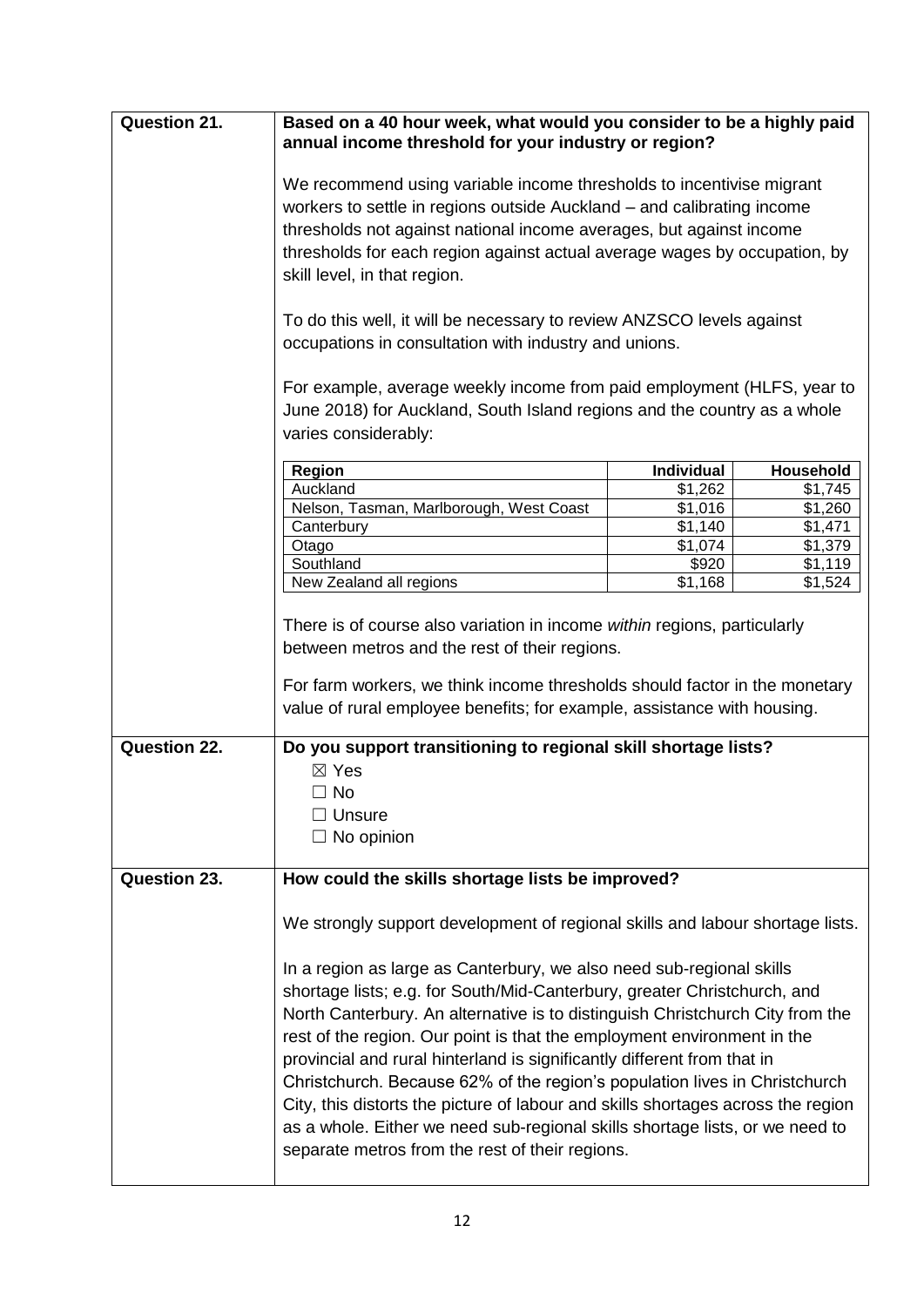|               | The lists also need to include ANZSCO skill levels 4 and 5 and take account<br>of seasonality in labour market demand. To understand local labour<br>markets, consultation will be necessary with MSD Regional Commissioners,<br>economic development agencies, chambers of commerce and TEOs. From<br>the perspective of an employer, if they are advertising and never find<br>anyone, we think that should qualify as a shortage, regardless of the skill<br>level.<br>Preparing and maintaining the lists needs to be "fleet of foot", not ploddingly<br>bureaucratic, or they will fail to respond to changing labour market needs.<br>How often will they be updated?<br>The Canterbury Skill Shortage List (updated every four months) worked well<br>for Canterbury post-quake, as also the South Island Contribution Work Visa.<br>We want to see this sort of approach implemented on an ongoing basis -<br>not "one size fits all".                                                                        |
|---------------|-----------------------------------------------------------------------------------------------------------------------------------------------------------------------------------------------------------------------------------------------------------------------------------------------------------------------------------------------------------------------------------------------------------------------------------------------------------------------------------------------------------------------------------------------------------------------------------------------------------------------------------------------------------------------------------------------------------------------------------------------------------------------------------------------------------------------------------------------------------------------------------------------------------------------------------------------------------------------------------------------------------------------|
| Question 24.  | Do you agree that sector agreements should be introduced?<br>$\Box$ Yes<br>$\Box$ No<br>⊠ Unsure<br>$\Box$ No opinion                                                                                                                                                                                                                                                                                                                                                                                                                                                                                                                                                                                                                                                                                                                                                                                                                                                                                                 |
| Questions 25. | With reference to Question 22, please tell us why you agree, why you<br>don't agree or why you are unsure. Please indicate any specific sector<br>views, where relevant.<br>We agree that certainty is critical in industries that rely heavily on migrant<br>workers. But see Q. 26.                                                                                                                                                                                                                                                                                                                                                                                                                                                                                                                                                                                                                                                                                                                                 |
| Question 26.  | Do you have any comments on what could be included or excluded<br>from the sector agreements?<br>It may be unrealistic and unfair to tie sector agreements to specific<br>commitments to employ more New Zealanders over time. Canterbury has<br>been experiencing sub-regional unemployment rates calculated to be as low<br>as 1.5%.<br>Previous attempts by MSD to incentivise beneficiaries to move to where the<br>jobs are have not proved altogether successful and sometimes ignored kin<br>ties and caring responsibilities. Neither have competitive wages, lower<br>housing costs, shorter commute times or potentially better quality of life<br>proved sufficient to motivate NZ workers to migrate internally to the extent<br>that our region needs and welcomes. Many are simply unwilling to relocate<br>to rural areas.<br>R&D tax credits and other measures to support automation are part of the<br>solution, but technology still needs skilled workers to install, maintain and<br>operate it. |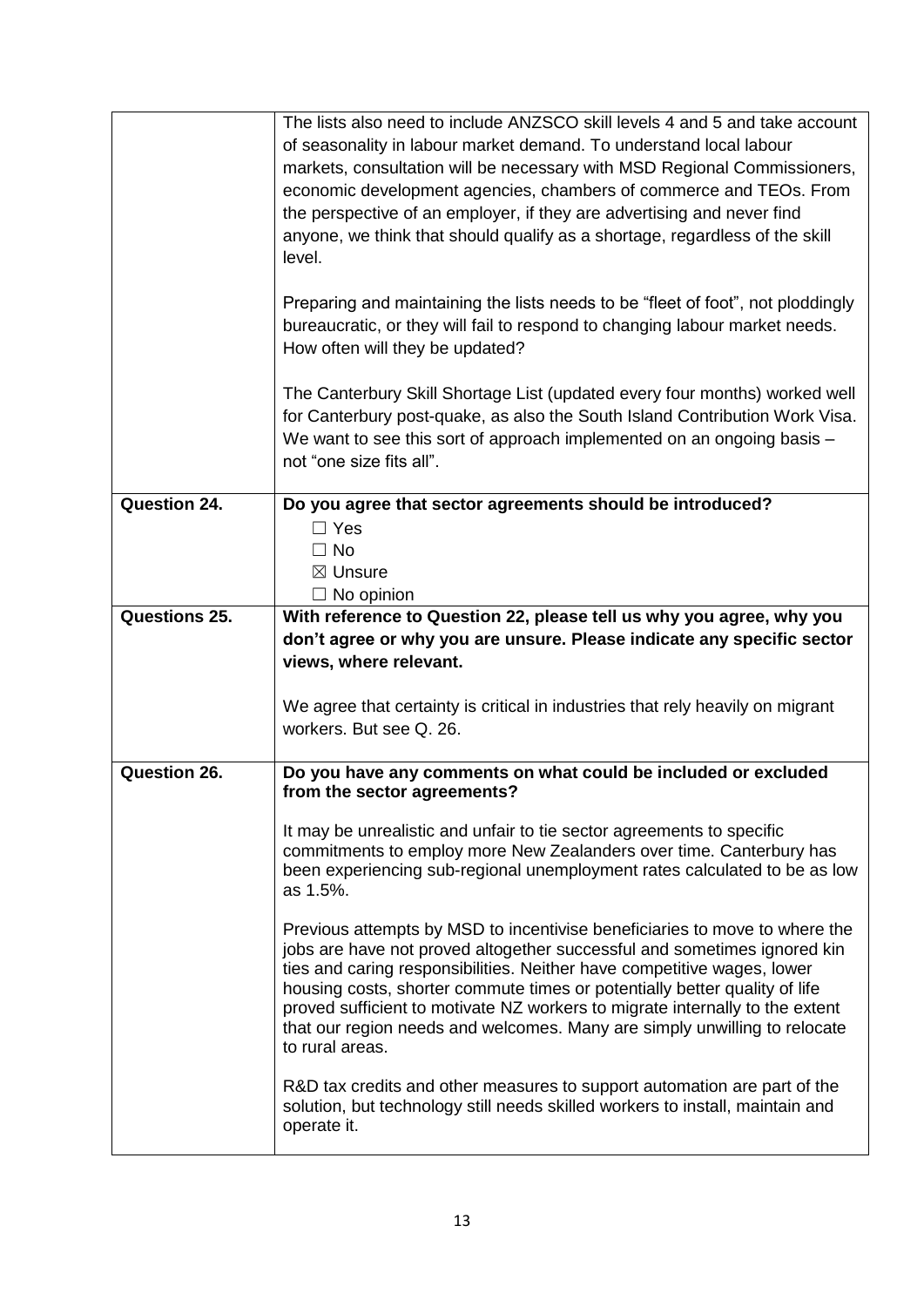|                                                                                                                                                                                                                                                                     | "Commitments to more efficient visa processing of visa applicants" (p. 18 of<br>the discussion document) should not be an incentive or bonus-it is what<br>we expect of customer-focused service delivery in the state sector. |  |
|---------------------------------------------------------------------------------------------------------------------------------------------------------------------------------------------------------------------------------------------------------------------|--------------------------------------------------------------------------------------------------------------------------------------------------------------------------------------------------------------------------------|--|
| <b>Proposal 4 - (Section 5 of the consultation document)</b><br>It is proposed to review the labour market test to make it easier or harder to recruit temporary<br>migrant workers in a region depending on the dynamics of the local labour market in that region |                                                                                                                                                                                                                                |  |
| Question 27.                                                                                                                                                                                                                                                        | Do you agree the labour market test could be more responsive to                                                                                                                                                                |  |
|                                                                                                                                                                                                                                                                     | better reflect the different needs of the regions?                                                                                                                                                                             |  |
|                                                                                                                                                                                                                                                                     | $\boxtimes$ Yes                                                                                                                                                                                                                |  |
|                                                                                                                                                                                                                                                                     | $\Box$ No                                                                                                                                                                                                                      |  |
|                                                                                                                                                                                                                                                                     | $\Box$ Unsure                                                                                                                                                                                                                  |  |
|                                                                                                                                                                                                                                                                     | $\Box$ No opinion                                                                                                                                                                                                              |  |
| <b>Questions 28.</b>                                                                                                                                                                                                                                                | With reference to Question 27, please tell us why you agree, why you<br>don't agree or why you are unsure.                                                                                                                     |  |
|                                                                                                                                                                                                                                                                     | See Q. 23 (pp. 12–13).                                                                                                                                                                                                         |  |
| <b>Question 29.</b>                                                                                                                                                                                                                                                 | How could the labour market test be redesigned to make it more                                                                                                                                                                 |  |
|                                                                                                                                                                                                                                                                     | responsive to regional needs?                                                                                                                                                                                                  |  |
|                                                                                                                                                                                                                                                                     | See Q. 23 (pp. 12–13).                                                                                                                                                                                                         |  |
|                                                                                                                                                                                                                                                                     |                                                                                                                                                                                                                                |  |
|                                                                                                                                                                                                                                                                     | Labour market hub staff should be able to waive the labour market test                                                                                                                                                         |  |
|                                                                                                                                                                                                                                                                     | when they have recently worked with other employers in the same sector                                                                                                                                                         |  |
|                                                                                                                                                                                                                                                                     | searching for people with the same skill set - and know "on the ground" that                                                                                                                                                   |  |
|                                                                                                                                                                                                                                                                     | there are simply no people with the relevant skills available for work in the<br>district/region.                                                                                                                              |  |
|                                                                                                                                                                                                                                                                     |                                                                                                                                                                                                                                |  |
|                                                                                                                                                                                                                                                                     | The labour market test should not be a requirement where an employer has                                                                                                                                                       |  |
|                                                                                                                                                                                                                                                                     | been unable to find an employee for the same role in the past, say, six                                                                                                                                                        |  |
|                                                                                                                                                                                                                                                                     | months.                                                                                                                                                                                                                        |  |
| <b>Question 30.</b>                                                                                                                                                                                                                                                 | Are there any more general improvements that could be made to the                                                                                                                                                              |  |
|                                                                                                                                                                                                                                                                     | labour market test to make it work better?                                                                                                                                                                                     |  |
|                                                                                                                                                                                                                                                                     |                                                                                                                                                                                                                                |  |
|                                                                                                                                                                                                                                                                     |                                                                                                                                                                                                                                |  |
|                                                                                                                                                                                                                                                                     | See Q. 23 (pp. 12–13).                                                                                                                                                                                                         |  |
|                                                                                                                                                                                                                                                                     | <b>Proposal 5 - (Section 5 of the consultation document)</b>                                                                                                                                                                   |  |
|                                                                                                                                                                                                                                                                     | It is proposed that labour market testing should be differentiated based on a set of indicators                                                                                                                                |  |
|                                                                                                                                                                                                                                                                     | which reflect the labour market dynamics and growth pressures of New Zealand's sixteen regions.                                                                                                                                |  |
|                                                                                                                                                                                                                                                                     |                                                                                                                                                                                                                                |  |
| <b>Question 31.</b>                                                                                                                                                                                                                                                 | Do you agree a set of indicators could be used to differentiate                                                                                                                                                                |  |
|                                                                                                                                                                                                                                                                     | regions?                                                                                                                                                                                                                       |  |
|                                                                                                                                                                                                                                                                     | $\boxtimes$ Yes, but                                                                                                                                                                                                           |  |
|                                                                                                                                                                                                                                                                     | $\Box$ No                                                                                                                                                                                                                      |  |
|                                                                                                                                                                                                                                                                     | $\Box$ Unsure                                                                                                                                                                                                                  |  |
|                                                                                                                                                                                                                                                                     | $\Box$ No opinion                                                                                                                                                                                                              |  |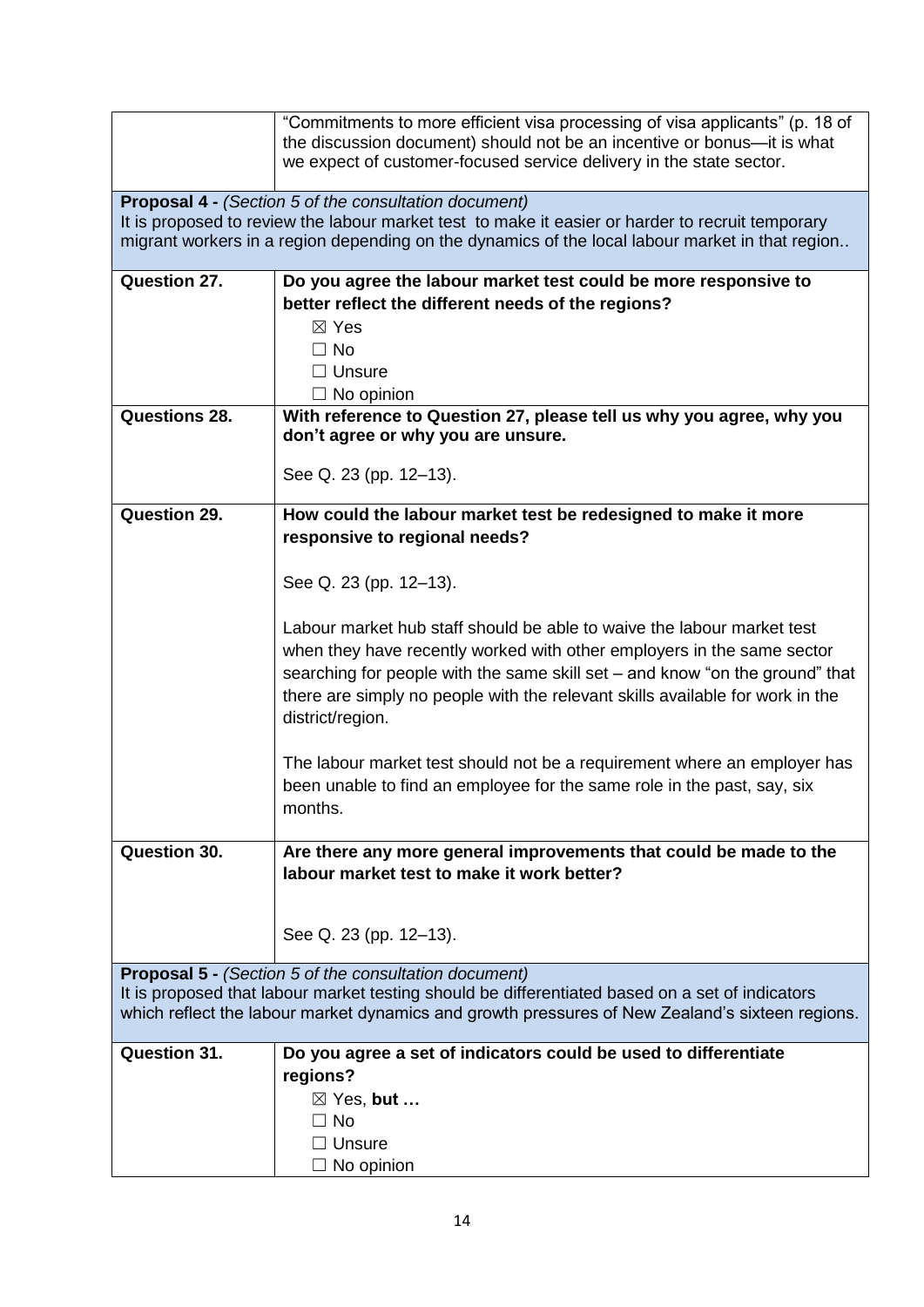| <b>Questions 32.</b> | With reference to Question 31, please tell us why you agree, why you<br>don't agree or why you are unsure.                                                                                                                                                                                                                                                                                                                                                                                  |
|----------------------|---------------------------------------------------------------------------------------------------------------------------------------------------------------------------------------------------------------------------------------------------------------------------------------------------------------------------------------------------------------------------------------------------------------------------------------------------------------------------------------------|
|                      | See Q. 23 (pp. 12–13) – where possible we are looking for disaggregation to<br>sub-regional labour markets.                                                                                                                                                                                                                                                                                                                                                                                 |
|                      | The indicators need to be truth-tested by conversations with people on the<br>ground - e.g. MSD Regional Commissioners, economic development<br>agencies, chambers of commerce and TEOs.                                                                                                                                                                                                                                                                                                    |
|                      | We need to consider gaps in education and training in the regions. For<br>example, in Canterbury we have 15% of tech employment (Digital Nation<br>Report) and 13% of NZ's total population but only 6% of tertiary technology<br>graduates (TEC). It will be a long time before education and training can<br>meet the employment needs of the sector and this should be taken into<br>account when employers are seeking to employ international workers with<br>the relevant tech codes. |
| <b>Question 33.</b>  | Of the below potential indicators, which ones do you think are most<br>relevant to determining immigration settings for a region?<br>$\boxtimes$ Unemployment volumes and rates (including splits for Māori, Pacific<br>Peoples, and youth and disabled people) and by region/sub-region                                                                                                                                                                                                    |
|                      | $\boxtimes$ Trend in unemployment volumes and rates                                                                                                                                                                                                                                                                                                                                                                                                                                         |
|                      | $\boxtimes$ Employment rate by age, gender, ethnicity, disability status and<br>region/sub-region                                                                                                                                                                                                                                                                                                                                                                                           |
|                      | $\boxtimes$ Trend in employment rate and volumes                                                                                                                                                                                                                                                                                                                                                                                                                                            |
|                      | $\boxtimes$ Underutilisation rates by age, gender, ethnicity and region / sub-<br>region                                                                                                                                                                                                                                                                                                                                                                                                    |
|                      | $\boxtimes$ Trend in underutilisation volumes and rates, by age, gender, ethnicity,<br>disability status and region / sub-region                                                                                                                                                                                                                                                                                                                                                            |
|                      | $\boxtimes$ Wage levels and labour cost index projections for the next three<br>years, by occupation, industry and region /sub-region                                                                                                                                                                                                                                                                                                                                                       |
|                      | $\boxtimes$ Forecast economic growth by region                                                                                                                                                                                                                                                                                                                                                                                                                                              |
|                      | $\boxtimes$ Vacancy growth (job growth)                                                                                                                                                                                                                                                                                                                                                                                                                                                     |
|                      | ⊠ Projected annual volume of school-leavers by region/sub-region                                                                                                                                                                                                                                                                                                                                                                                                                            |
|                      | $\boxtimes$ Projected enrolments in tertiary education by level, field of study and<br>by region/sub-region                                                                                                                                                                                                                                                                                                                                                                                 |
|                      | $\boxtimes$ Projected completions by level and field of study and by region/sub-<br>region                                                                                                                                                                                                                                                                                                                                                                                                  |
|                      | $\boxtimes$ Projected net migration, by occupation and by visa type and by<br>region/sub-region                                                                                                                                                                                                                                                                                                                                                                                             |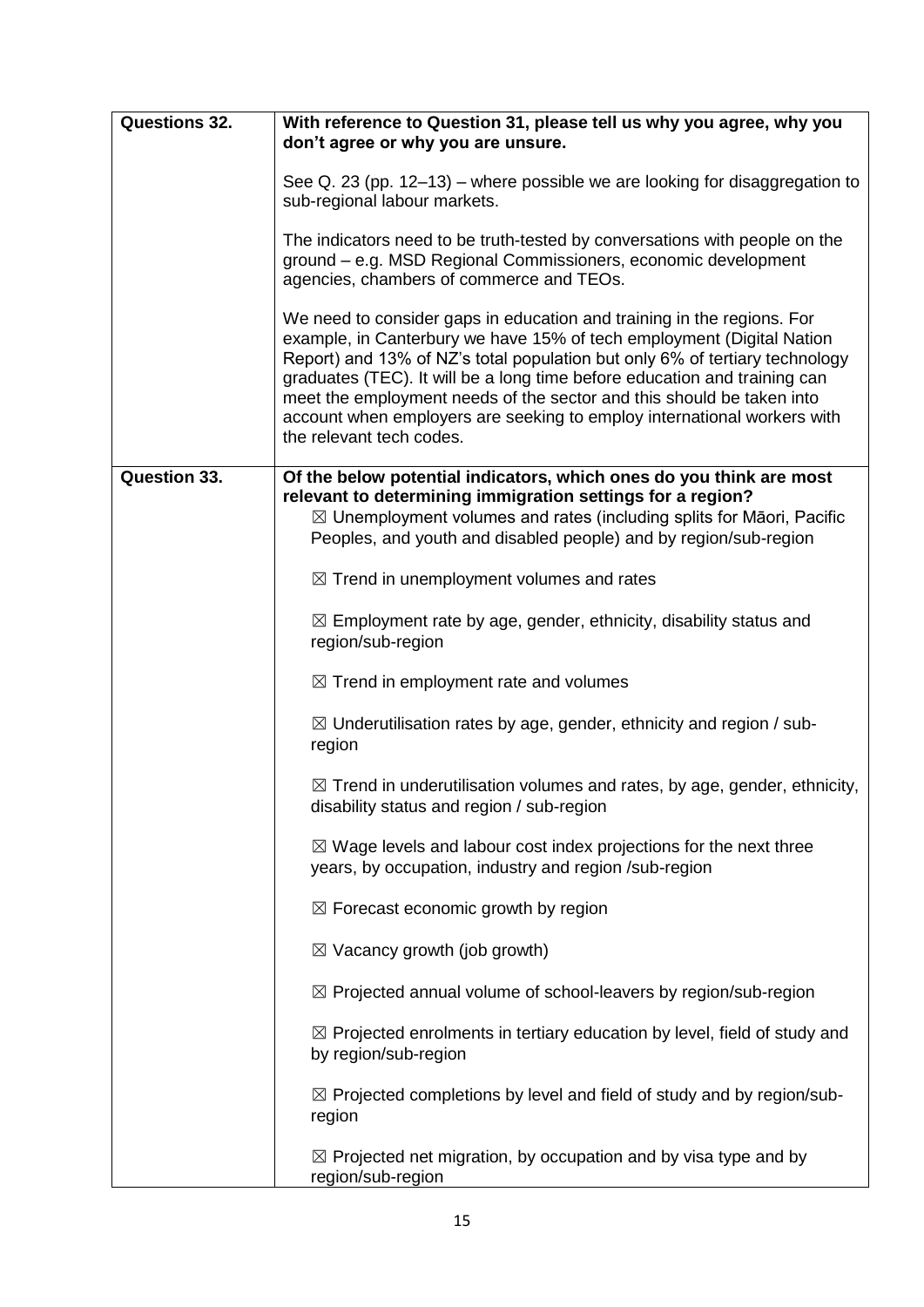|                     | $\boxtimes$ Number of work-tested beneficiaries by region / sub-region                                                                                                                                                                                                                 |
|---------------------|----------------------------------------------------------------------------------------------------------------------------------------------------------------------------------------------------------------------------------------------------------------------------------------|
|                     | $\boxtimes$ Projected volume of exits by beneficiaries to employment by<br>region/sub-region                                                                                                                                                                                           |
|                     | $\boxtimes$ Working age population as a proportion of total population including<br>those not in the labour force or employment, education or training and<br>by gender, ethnicity and region/sub-region                                                                               |
|                     | $\boxtimes$ Projected change in working age population and by gender, ethnicity<br>and region/sub-region                                                                                                                                                                               |
|                     | $\boxtimes$ Age distribution within key occupations for region                                                                                                                                                                                                                         |
|                     | $\boxtimes$ Demand for housing                                                                                                                                                                                                                                                         |
|                     | $\boxtimes$ Pressure on road and rail                                                                                                                                                                                                                                                  |
|                     | $\boxtimes$ Level of planned infrastructure investment over next 3-5 years                                                                                                                                                                                                             |
|                     | $\boxtimes$ Level of dependency on immigration (Number of temporary migrants<br>and their share of total employment)                                                                                                                                                                   |
|                     |                                                                                                                                                                                                                                                                                        |
| <b>Question 32.</b> | Do you have any comments on the proposed regional indicators<br>including how they could be applied to differentiate the regions and                                                                                                                                                   |
|                     | how the regions could be classified?                                                                                                                                                                                                                                                   |
|                     | All of these measures would be useful.                                                                                                                                                                                                                                                 |
|                     | We particularly endorse the inclusion of demographic indicators – these go<br>to the heart of our labour and skills shortages in Canterbury.                                                                                                                                           |
|                     | We agree that it is useful to monitor the level of dependency on immigration<br>by region, but care must be taken to interpret this measure in relation to<br>other indicators - and not to bolster an ideological assumption that<br>continued positive net migration is undesirable. |
|                     | As in our response to Q. 32 (p. 15), projected tertiary<br>enrolments/graduations should be cross-referenced to the size and<br>trajectory of local industries.                                                                                                                        |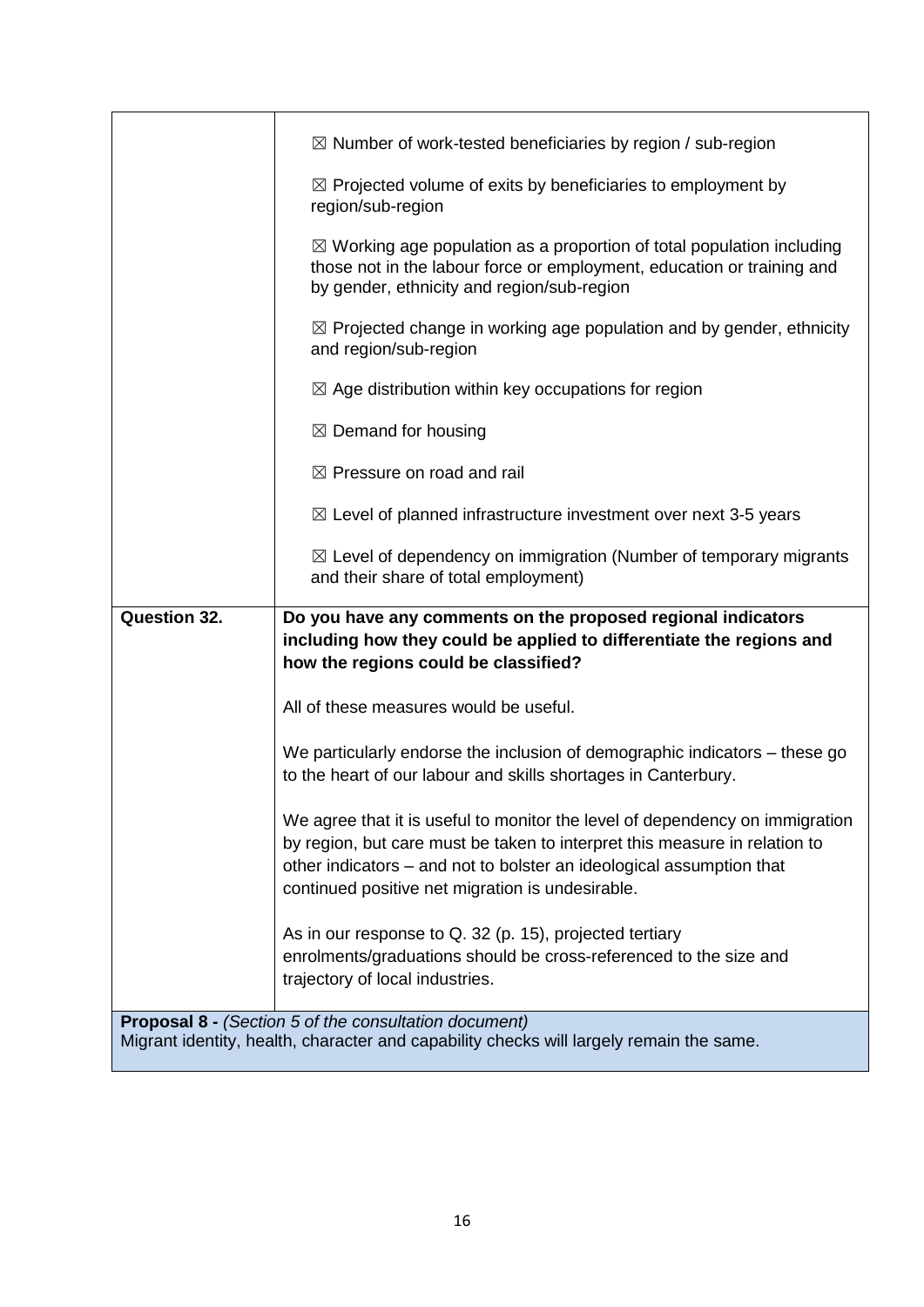| <b>Question 33.</b>          | Are there situations where Immigration New Zealand should not need<br>to review whether a migrant has the qualifications needed to do a job?<br>$\boxtimes$ Yes<br>$\Box$ No<br>$\Box$ Unsure<br>$\Box$ No opinion                      |
|------------------------------|-----------------------------------------------------------------------------------------------------------------------------------------------------------------------------------------------------------------------------------------|
| <b>Questions 34.</b>         | With reference to Question 33, please tell us why you agree, don't<br>agree or why you are unsure.                                                                                                                                      |
|                              | Employers have an incentive to hire workers with the skills, knowledge,<br>qualifications and experience to do the job. The proposed gateway<br>framework provides sufficient checks and balances to mitigate risks in the<br>proposal. |
|                              | We expect that submissions from the business sector will indicate whether<br>the transfer of transaction and other costs from migrant applicants to<br>employers is reasonable and fair.                                                |
|                              | Where partners of approved migrant workers are able to gain lower skilled<br>work, they should be encouraged to take up these opportunities where local<br>workers are in short supply.                                                 |
|                              | <b>Proposal 9 - (Section 7 of the consultation document)</b>                                                                                                                                                                            |
|                              | Some other changes impacting lower-skilled temporary migrant workers will be made to support<br>the move to the gateway framework:                                                                                                      |
|                              | The remuneration threshold for mid-skilled workers will be adjusted to reflect the remuneration<br>thresholds for the Skilled Migrant Category                                                                                          |
| $\bullet$<br>paid employment | All lower-skilled migrant workers will have the ability to support partners and children for the<br>length of their visa, with partners remaining subject to a labour market test should they seek                                      |
|                              | The stand down period for lower-skilled migrants could be changed or removed                                                                                                                                                            |
| <b>Question 35.</b>          | Do you have any comment to make on increasing the remuneration<br>threshold for mid-skilled work from 85 to 100 per cent of the median<br>income?                                                                                       |
|                              | In general, we support this but see our response to $Q$ . 21 (p, 13), which also<br>applies here.                                                                                                                                       |
|                              | Note that for farm workers, we think income thresholds should factor in the<br>monetary value of rural employee benefits, particularly assistance with<br>housing.                                                                      |
| Question 36.                 | Do you have any comment to make on allowing lower-skilled temporary<br>migrant workers to bring their partners and dependent children to New<br>Zealand for the duration of their visa?                                                 |
|                              | We strongly support this. The Canterbury Mayoral Forum's objectives are both<br>"skilled workers" and "cohesive communities".                                                                                                           |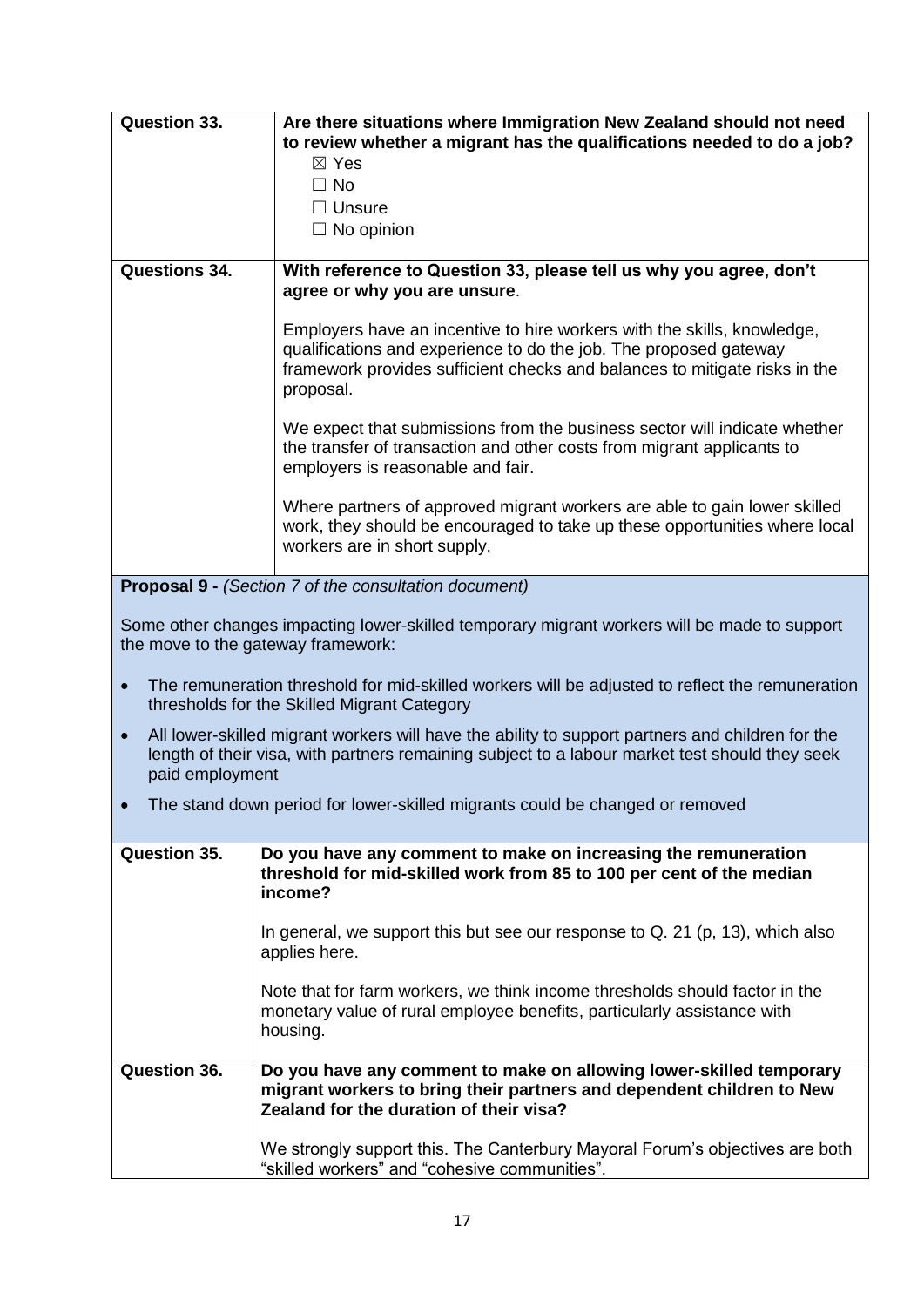|                     | Modelling by ChristchurchNZ in 2017 indicated enduring labour market<br>shortages in both skilled and unskilled jobs as the "baby boomers" retire.<br>In planning for the future, we want to grow our region's population. Our ageing<br>population and declining fertility rate mean that population maintenance, let<br>alone growth, will only realistically come from positive net migration.                                                                       |
|---------------------|-------------------------------------------------------------------------------------------------------------------------------------------------------------------------------------------------------------------------------------------------------------------------------------------------------------------------------------------------------------------------------------------------------------------------------------------------------------------------|
|                     | We agree that it is undesirable to create a pool of otherwise well-settled,<br>temporary migrants with no pathway to permanent residence. Lower-skilled<br>workers are not, however, unskilled. Where regional and sub-regional<br>skills/labour shortage lists justify this, we want to see a pathway to permanent<br>residence for lower-skilled migrant workers and their families, conditional on<br>them remaining in the region for a period of, say, five years. |
|                     | Well-supported migrants settle faster, stay longer in New Zealand, help create<br>a strong and vibrant community, and find it easier to participate in and<br>contribute to economic, civic and social life. <sup>2</sup>                                                                                                                                                                                                                                               |
|                     | Hiring migrant workers in the services sector can free up time for workers in<br>other sectors of the economy. A 2016 IMF paper <sup>3</sup> provides strong evidence<br>that lower-skilled immigration can boost labour productivity. In particular,<br>increasing the share of lower-skilled migrants increases labour force<br>participation of women in the economy, likely due to greater availability of<br>household and childcare services.                     |
| <b>Question 37.</b> | Do you have any comment to make on providing partners of lower-skilled                                                                                                                                                                                                                                                                                                                                                                                                  |
|                     | temporary migrant workers with a work visa provided they meet the<br>labour market test for a specific job?                                                                                                                                                                                                                                                                                                                                                             |
|                     | We strongly support this, for reasons as outlined in Q. 36 (pp. 17–18).                                                                                                                                                                                                                                                                                                                                                                                                 |
| <b>Question 38.</b> | Could the risks for lower-skilled migrants be managed through<br>something other than a stand-down period?                                                                                                                                                                                                                                                                                                                                                              |
|                     | We do not support the stand-down period and encourage the Government to<br>consider other options - including a pathway to permanent residence (see Q.<br>36, pp. 17-18).                                                                                                                                                                                                                                                                                               |
|                     | The stand-down period forces employers to take on new workers when they<br>have already invested in workers who are well integrated in the business – and<br>in the community. For workers with families, the stand-down period is<br>disruptive and destructive of economic and social wellbeing.                                                                                                                                                                      |

<sup>2</sup> Immigration New Zealand, *How we support migrants*, [https://www.immigration.govt.nz/about-us/what-we](https://www.immigration.govt.nz/about-us/what-we-do/our-strategies-and-projects/how-we-support-migrants)[do/our-strategies-and-projects/how-we-support-migrants](https://www.immigration.govt.nz/about-us/what-we-do/our-strategies-and-projects/how-we-support-migrants)

**.** 

<sup>&</sup>lt;sup>3</sup> F. Jaumotte, K. Koloskova, & S. Saxena, Impact of migration on income levels in advanced economies, International Monetary Fund, 2016. Cited in R. Hodder & J. Krupp (2017), *The new New Zealanders: Why migrants make good Kiwis* (p. 37), [https://nzinitiative.org.nz/reports-and-media/reports/the-new-new](https://nzinitiative.org.nz/reports-and-media/reports/the-new-new-zealanders/)[zealanders/](https://nzinitiative.org.nz/reports-and-media/reports/the-new-new-zealanders/)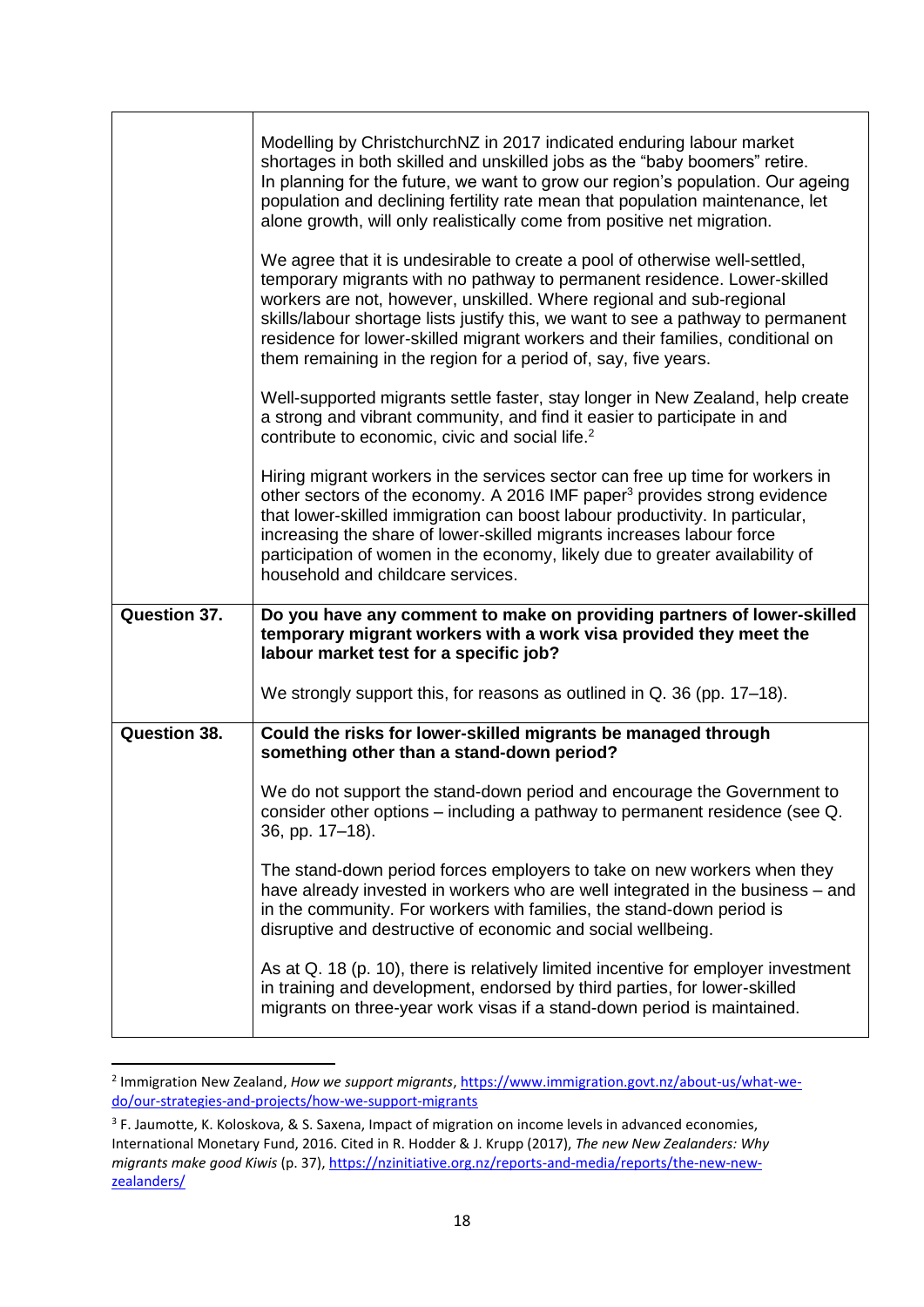| A key difficulty is the lack of a mechanism for an employee's skill level to be<br>recognised as having progressed from lower-skilled to mid-skilled, that might<br>permit an application for residency.                                                                                                                                                                                                                                                                                                                                                                                                                                                                                          |
|---------------------------------------------------------------------------------------------------------------------------------------------------------------------------------------------------------------------------------------------------------------------------------------------------------------------------------------------------------------------------------------------------------------------------------------------------------------------------------------------------------------------------------------------------------------------------------------------------------------------------------------------------------------------------------------------------|
| 10% of recent migrants reported that they cannot hold a conversation about<br>everyday things in English well or very well. <sup>4</sup> A significant barrier to newcomer<br>settlement for workers on temporary visas is the unavailability of literacy<br>funding (e.g. ACE, Workplace Literacy and Numeracy Fund, Intensive Literacy<br>and Numeracy Fund) for English language tuition except to residents. At the<br>very least, service provision/uptake of pre-paid English for Migrants needs<br>review at regional and sub-regional level. Competence in English language is<br>critical for integration into host communities, productivity and health and safety<br>in the workplace. |

## **Substantive questions – Section 2**

**There are two broad areas of proposals in this consultation:**

- **A set of proposals to reform employer supported – temporary work visa settings; and**
- **Early thinking on aligning the immigration, welfare/employment, and skills/education systems on a regional basis.**

### **You are welcome to submit on either or both areas of consultation.**

The following section of questions relates to early thinking on aligning the immigration, welfare/employment, and skills/education systems on a regional basis.

**Proposal 6** - *(Section 6 of the consultation document)* The job pathways will trigger a signal from the immigration system to the broader labour market system to ensure there is an adequate domestic labour supply response.

| <b>Question 39.</b> | Do you agree that demand for temporary migrant workers should<br>trigger a response from the broader labour market system to optimise<br>employment opportunities for New Zealanders? |
|---------------------|---------------------------------------------------------------------------------------------------------------------------------------------------------------------------------------|
|                     | $\boxtimes$ Yes, but                                                                                                                                                                  |
|                     | ⊟ No                                                                                                                                                                                  |
|                     | $\Box$ Unsure                                                                                                                                                                         |
|                     | $\Box$ No opinion                                                                                                                                                                     |
|                     |                                                                                                                                                                                       |

**.** 

<sup>4</sup> Immigration New Zealand, *NZ Migrant and Settlement Integration Strategy: Outcomes Indicators Third Dashboard Report 2017*, [https://www.immigration.govt.nz/documents/employer-resources/2017-integration](https://www.immigration.govt.nz/documents/employer-resources/2017-integration-strategy-dashboard.pdf)[strategy-dashboard.pdf](https://www.immigration.govt.nz/documents/employer-resources/2017-integration-strategy-dashboard.pdf)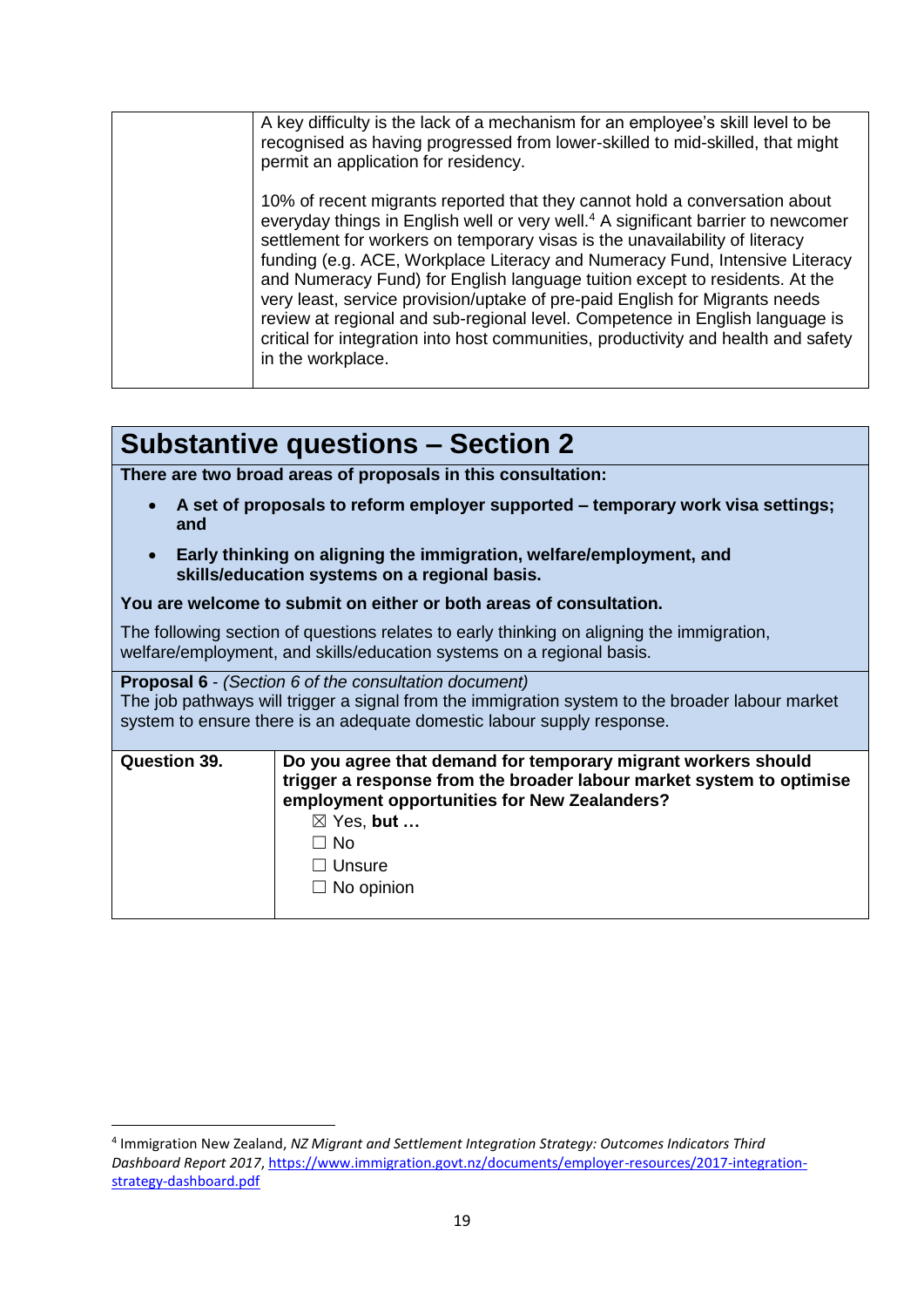| Question 40.         | With reference to Question 39, please tell us why you agree, don't                                                                                                                                                                                                                                                                                                                        |
|----------------------|-------------------------------------------------------------------------------------------------------------------------------------------------------------------------------------------------------------------------------------------------------------------------------------------------------------------------------------------------------------------------------------------|
|                      | agree or why you are unsure                                                                                                                                                                                                                                                                                                                                                               |
|                      | We agree to the extent that labour market under-utilisation rates and trends<br>justify this, but in some regions (and sub-regions) there are very few New<br>Zealanders who are available, able (with appropriate training) or willing to fill<br>labour and skills shortages.                                                                                                           |
|                      | In principle, we support Work and Income's use of Active Labour Market<br>Policies to reduce unemployment and under-employment but need to see<br>proposals emerging from the Welfare Expert Advisory Group before<br>committing to supporting proposals in detail.                                                                                                                       |
|                      | We agree that regional skills shortage lists should trigger a response in the<br>tertiary education sector but are mindful of the inevitable time lag as TEOs<br>work through course design and approval, staff and student recruitment and<br>completion of programmes to graduation.                                                                                                    |
| <b>Question 41.</b>  | Do you agree that closer alignment of the immigration, education,<br>skills, welfare and employment systems will optimise employment<br>opportunities for New Zealanders?                                                                                                                                                                                                                 |
|                      | ⊠ Yes, but<br>$\Box$ No                                                                                                                                                                                                                                                                                                                                                                   |
|                      | $\Box$ Unsure                                                                                                                                                                                                                                                                                                                                                                             |
|                      | $\Box$ No opinion                                                                                                                                                                                                                                                                                                                                                                         |
| <b>Questions 42.</b> | With reference to Question 41, please tell us why you agree, don't                                                                                                                                                                                                                                                                                                                        |
|                      | agree or are unsure.                                                                                                                                                                                                                                                                                                                                                                      |
|                      | See Q. 40 – it might (and should) optimise employment opportunities for<br>New Zealanders, but in regions and sub-regions where we simply lack<br>population to fill labour and skills shortages, it will not <i>quarantee</i> it.                                                                                                                                                        |
|                      | <b>Proposal 7 -- (Section 6 of the consultation document)</b>                                                                                                                                                                                                                                                                                                                             |
|                      | How regions are differentiated will influence the domestic labour market response. This would be<br>a collaborative response led by Government which considers education, skills, welfare, employer<br>and other local mechanisms. This could be supported by a new regional governance framework<br>including a regional body, strategy, information capability, and skills and job hub. |
| Question 36.         | Do you agree that a regional response is the right approach to improve<br>domestic labour market outcomes for new Zealanders?                                                                                                                                                                                                                                                             |
|                      | $\boxtimes$ Yes                                                                                                                                                                                                                                                                                                                                                                           |
|                      | $\Box$ No<br>$\Box$ Unsure                                                                                                                                                                                                                                                                                                                                                                |
|                      | $\Box$ No opinion                                                                                                                                                                                                                                                                                                                                                                         |
| <b>Questions 37.</b> | With reference to Question 36, please tell us why you agree, don't<br>agree or are unsure.                                                                                                                                                                                                                                                                                                |
|                      | As above, see our responses to Questions 21 (p. 12), 23 (pp. 12-13), 32 (p.<br>15), 36 (pp. 17–18), 40 (p. 20).                                                                                                                                                                                                                                                                           |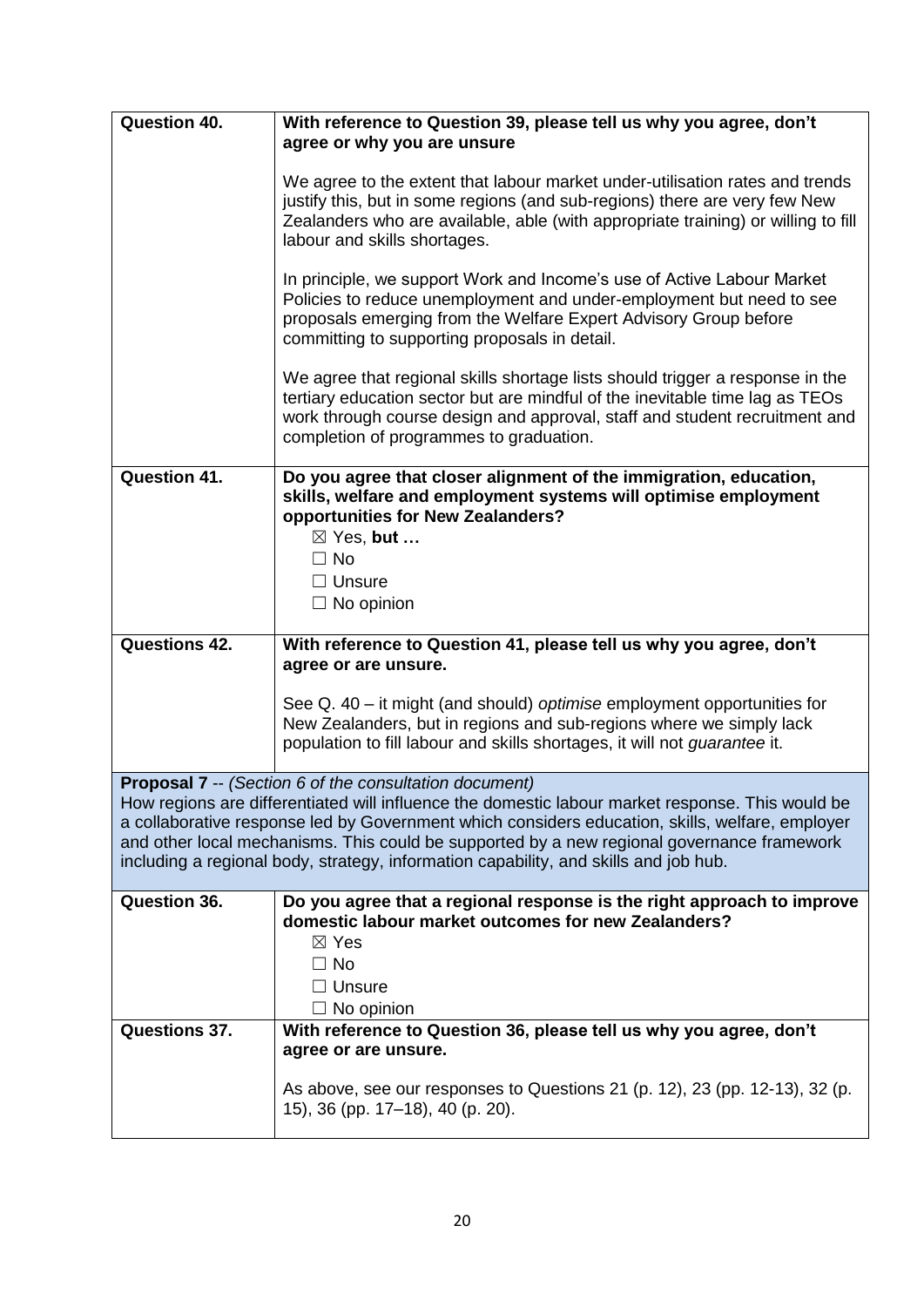|               | We reiterate that a "regional" approach is not sufficiently granular $-$ the<br>approach needs to be designed either at TA-level, or by distinguishing<br>between metros and the rest of their regions.                                                                                                                                                                    |
|---------------|----------------------------------------------------------------------------------------------------------------------------------------------------------------------------------------------------------------------------------------------------------------------------------------------------------------------------------------------------------------------------|
| Question 38.  | Do you agree that a regional labour market strategy and plan would be<br>a useful mechanism to improve domestic labour market outcomes?<br>$\boxtimes$ Yes<br>$\Box$ No<br>$\Box$ Unsure<br>$\Box$ No opinion                                                                                                                                                              |
| Questions 39. | With reference to Question 38, please tell us why you agree, don't<br>agree or are unsure.                                                                                                                                                                                                                                                                                 |
|               | One size does not fit all.                                                                                                                                                                                                                                                                                                                                                 |
|               | A South Canterbury labour market survey conducted in 2016 and modelling<br>by ChristchurchNZ undertaken in 2017 both provided useful information to<br>shape our understanding of current and projected labour market needs in<br>our region.                                                                                                                              |
| Question 40.  | What purpose might a labour market strategy and plan serve in your<br>region? What would its focus be and what would it need to contain in<br>order to work well?                                                                                                                                                                                                          |
|               | It needs to be informed by the indicators proposed at Proposal 5, Q. 33 (pp.<br>15-16), by truth-testing on the ground, urban development strategies and<br>district plans. Its focus should be on reviewing regional and sub-regional<br>skills shortage lists, and alignment of the immigration, education, skills,<br>welfare and employment systems at regional level. |
| Question 41.  | Who do you think should be responsible for developing and<br>implementing a regional labour market strategy and plan?                                                                                                                                                                                                                                                      |
|               | This will take a collaborative effort and needs to be led and resourced by<br>central government.                                                                                                                                                                                                                                                                          |
|               | This should, we think, be the same working group as the Regional<br>Leadership Group proposed under the Reform of Vocational Education<br>proposals. We further submit that:                                                                                                                                                                                               |
|               | this Regional Leadership Group should be strongly connected to the<br>proposed Vocational Institute's Industry Skills Bodies                                                                                                                                                                                                                                               |
|               | the work of the Regional Leadership Group and Industry Skills Bodies<br>should be strongly aligned with the proposed Jobs and Skills Hubs (see<br>Q's 48-49, p. 23).                                                                                                                                                                                                       |
|               | In Canterbury, the Mayoral Forum offers its support with engagement and<br>facilitation to establish these regional bodies, recognising that engagement<br>will need to include Ngai Tahu, local economic development agencies,<br>chambers of commerce, TEOs, PTEs and community education providers,<br>MSD, MoE, TPK, TEC and MBIE, etc.                                |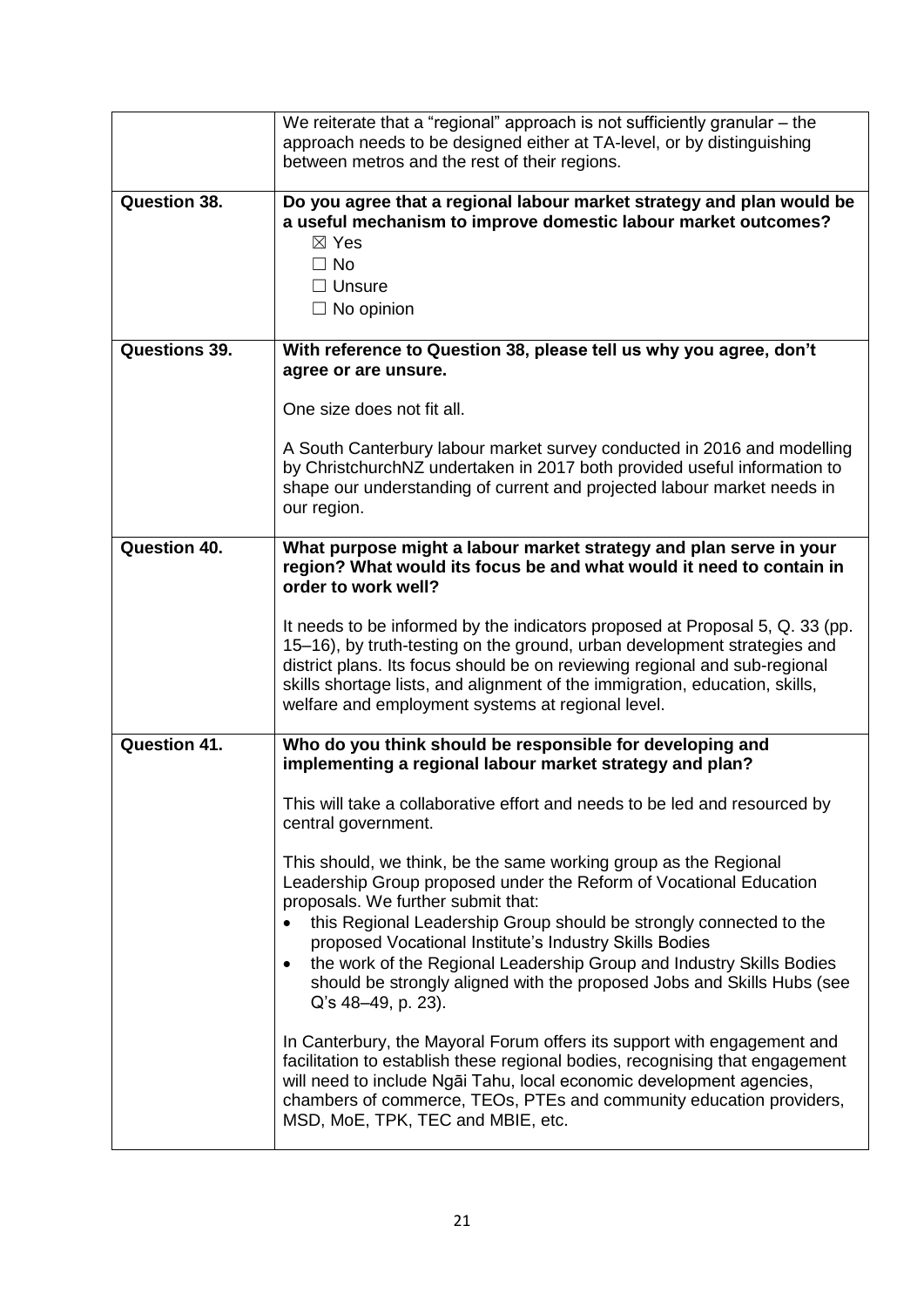| Question 42.         | Do you agree with the concept of a regional skills body to support                                                                                                                                                                                                                                                                           |
|----------------------|----------------------------------------------------------------------------------------------------------------------------------------------------------------------------------------------------------------------------------------------------------------------------------------------------------------------------------------------|
|                      | improved regional labour market outcomes?                                                                                                                                                                                                                                                                                                    |
|                      | $\Box$ Yes<br>$\Box$ No                                                                                                                                                                                                                                                                                                                      |
|                      | $\boxtimes$ Unsure                                                                                                                                                                                                                                                                                                                           |
|                      | $\Box$ No opinion                                                                                                                                                                                                                                                                                                                            |
|                      |                                                                                                                                                                                                                                                                                                                                              |
| Questions 43.        | With reference to Question 42, please tell us why you agree, don't<br>agree or are unsure.                                                                                                                                                                                                                                                   |
|                      | The relationship between the central government function (p 31 of the<br>discussion document) and the regional skills body would need to be clear.<br>The benefit of a regional skills body will need to outweigh the costs of<br>collaboration.                                                                                             |
| Question 44.         | What useful functions would a regional skills body serve in your<br>region?                                                                                                                                                                                                                                                                  |
|                      | Truth-testing regional skills shortage lists; contributing to and signing off on<br>a regional labour market strategy and plan; co-design of local solutions to<br>local problems; supporting local communication and engagement.                                                                                                            |
| Question 45.         | How might such a body work and what powers/abilities would it need<br>to have (e.g. decision-making or powers to recommend or direct)?                                                                                                                                                                                                       |
|                      | It would need to operate in <i>partnership</i> with central government, not as a<br>mere consultation body.                                                                                                                                                                                                                                  |
| <b>Question 46.</b>  | Do you think that regional jobs and skills hubs could be a useful way<br>to support labour market coordination in the regions?<br>$\boxtimes$ Yes                                                                                                                                                                                            |
|                      | $\Box$ No                                                                                                                                                                                                                                                                                                                                    |
|                      | $\Box$ Unsure                                                                                                                                                                                                                                                                                                                                |
|                      | $\Box$ No opinion                                                                                                                                                                                                                                                                                                                            |
|                      |                                                                                                                                                                                                                                                                                                                                              |
| <b>Questions 47.</b> | With reference to Question 46, please tell us why you agree, don't<br>agree or why you are unsure.                                                                                                                                                                                                                                           |
|                      | The Canterbury Skills and Employment Hub used during the Christchurch<br>rebuild proved to be an effective response - we can learn from what worked<br>here, and what is proving effective in the Jobs and Skills Hubs in Auckland<br>to design proportionate regional jobs and skills hubs for regions with labour<br>and skills shortages. |
|                      | Having regional experts dedicated to the specific labour market needs of the<br>region will help create trust between employers and government.                                                                                                                                                                                              |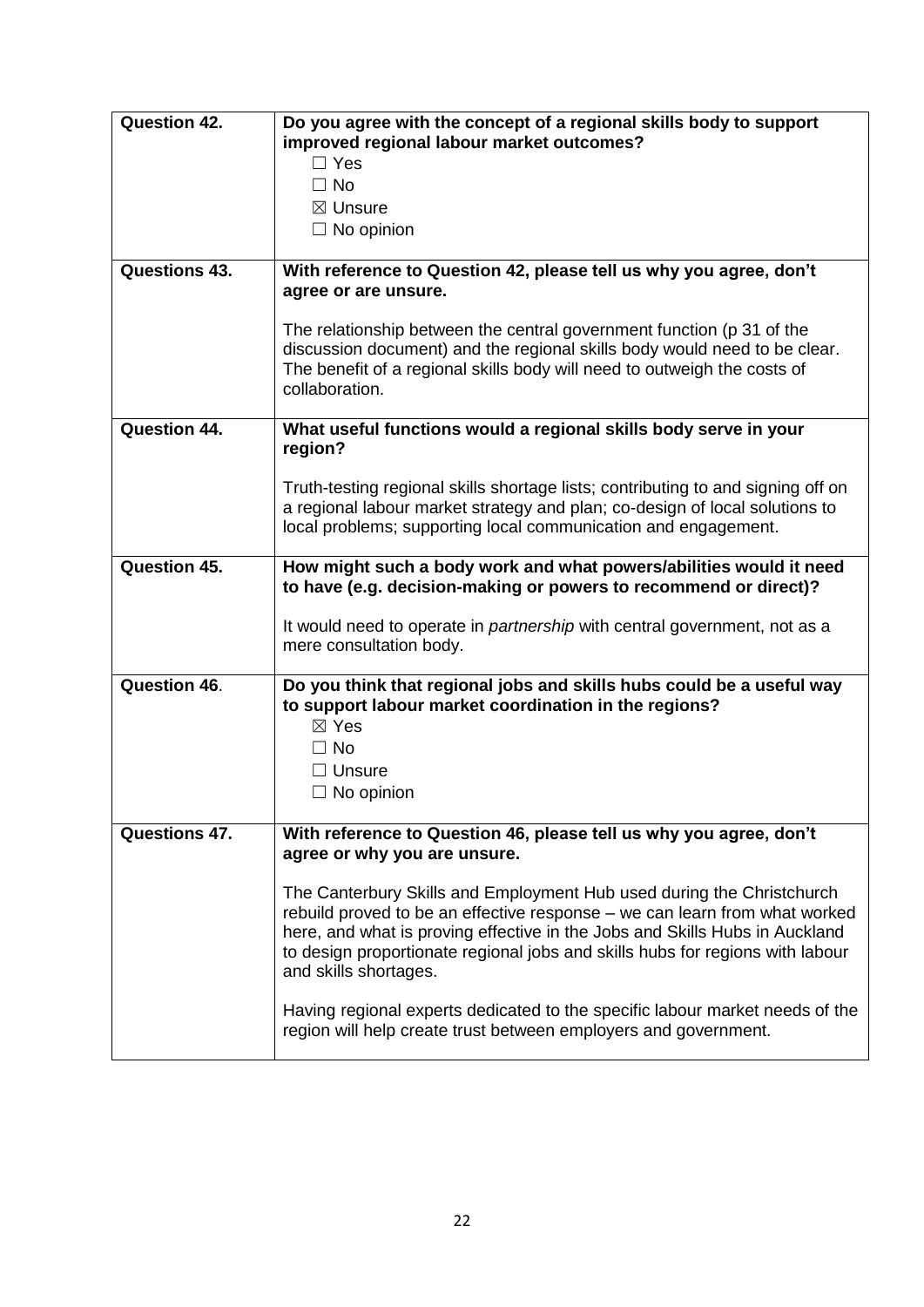| <b>Question 48.</b> | In what circumstances could jobs and skills hubs be most useful? If<br>you are familiar with the examples in the discussion document, please<br>reflect this in your comments.                                                                                                                                                                                                                                                                                                                                                                                                   |
|---------------------|----------------------------------------------------------------------------------------------------------------------------------------------------------------------------------------------------------------------------------------------------------------------------------------------------------------------------------------------------------------------------------------------------------------------------------------------------------------------------------------------------------------------------------------------------------------------------------|
|                     | A dedicated regional Hub would help address the issue of "one size does<br>not fit all" – both nationally and within a region. Our regions experience<br>different labour market issues and skills shortages at different times of the<br>year. Sub-regional areas within Canterbury, for example, also experience<br>unique labour market challenges and pressure points. Regional jobs and<br>skills hubs could allow greater flexibility and responsiveness.                                                                                                                  |
| <b>Question 49.</b> | What do you think would be critical to making the hubs work<br>effectively?                                                                                                                                                                                                                                                                                                                                                                                                                                                                                                      |
|                     | Keeping employers informed about how things work and involved in<br>decision making so they know what to expect is important. Employers<br>appreciated having the opportunity to develop a solid point of contact within<br>the Canterbury Skills and Employment Hub. This relationship allowed for<br>greater information sharing and consistency of decision making. The biggest<br>challenge for employers currently is having different case managers (at<br>Immigration New Zealand and/or at Work and Income) making inconsistent<br>decisions and prolonging the process. |
|                     | Hubs will only be useful and effective with regular input and feedback from<br>employers. They need to be responsive and flexible in their approach.                                                                                                                                                                                                                                                                                                                                                                                                                             |
| <b>Question 50.</b> | What other ways are there to get regional labour markets working<br>better to ensure employers are placing more New Zealanders into<br>better jobs and to reduce our reliance on temporary migrant workers?                                                                                                                                                                                                                                                                                                                                                                      |
|                     | As above, we welcome migration in Canterbury and a pathway to residence<br>for temporary migrant workers. Our labour and skills shortages cannot be<br>met by New Zealanders alone, with or without additional investment in<br>automation.                                                                                                                                                                                                                                                                                                                                      |
| <b>Question 51.</b> | What do you think the costs and benefits of a regional approach would<br>be?                                                                                                                                                                                                                                                                                                                                                                                                                                                                                                     |
|                     | These need to be assessed in terms of the scope and scale of the proposed<br>approach and informed by experience to date in Canterbury and Auckland.                                                                                                                                                                                                                                                                                                                                                                                                                             |
| <b>Question 52.</b> | At a more general level, what other ways are there to improve labour<br>market outcomes for New Zealanders?                                                                                                                                                                                                                                                                                                                                                                                                                                                                      |
|                     | We note that Government is considering whether and when to re-open the<br>Parent Category visa.                                                                                                                                                                                                                                                                                                                                                                                                                                                                                  |
|                     | Newcomer settlement for overseas-born permanent residents could, we<br>think, support better labour market outcomes. Particularly for skilled<br>migrants who grew up under the PRC's one-child policy, closing off the<br>Parent Category visa is a significant obstacle to staying in New Zealand<br>long term and raising their families here. At some point, they are likely to<br>feel it is their duty to return to China and care for ageing parents.                                                                                                                     |